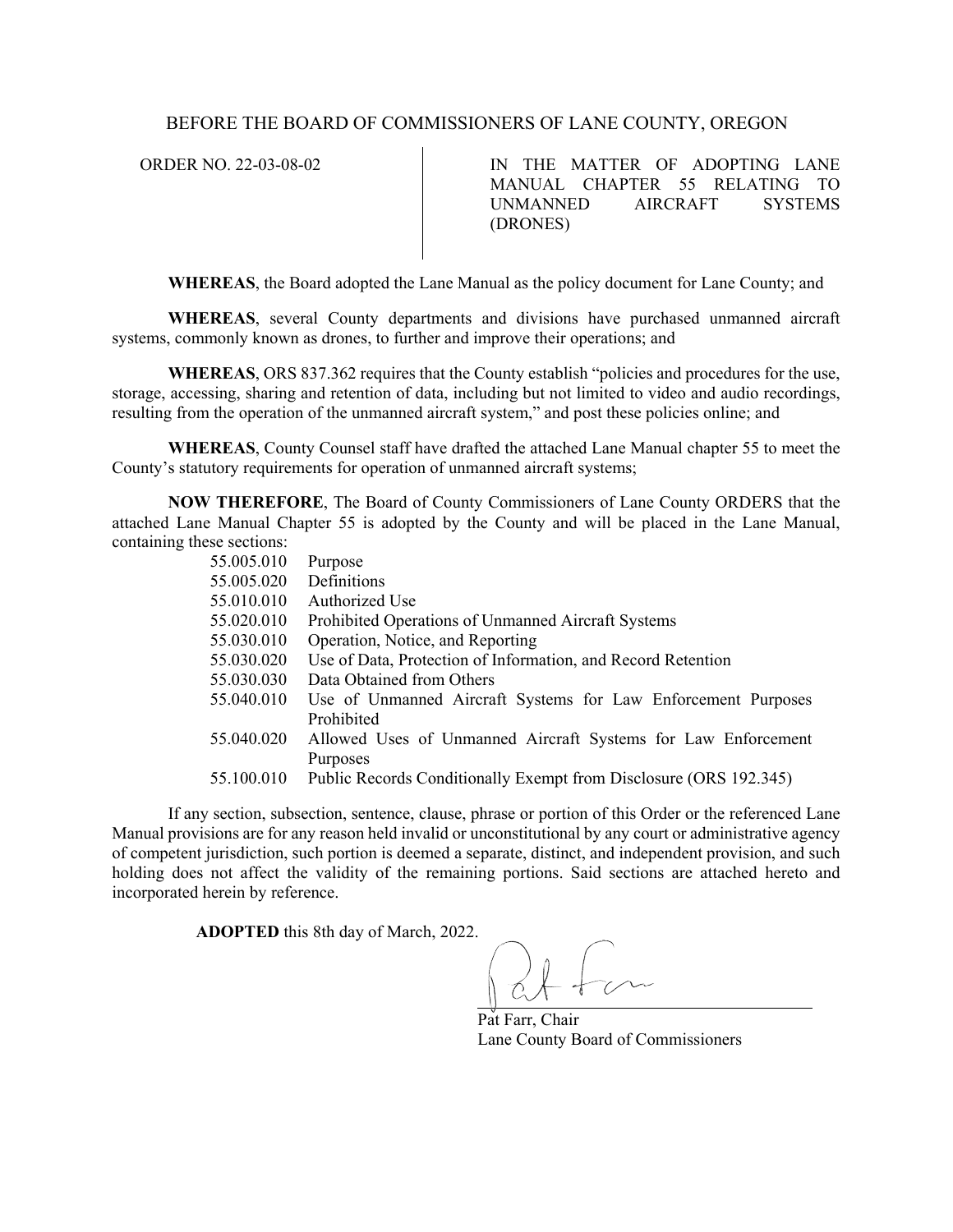| Lui iviui iuui                                                                            |
|-------------------------------------------------------------------------------------------|
|                                                                                           |
|                                                                                           |
|                                                                                           |
|                                                                                           |
|                                                                                           |
|                                                                                           |
| 55.030.020 - Use of Data, Protection of Information, and Record Retention3                |
|                                                                                           |
| 55.040.010 - Use of Unmanned Aircraft Systems for Law Enforcement Purposes Prohibited.  4 |
| 55.040.020 - Allowed Uses of Unmanned Aircraft Systems for Law Enforcement Purposes 5     |
| 55.100.010 - Public Records Conditionally Exempt from Disclosure (ORS 192.345) 6          |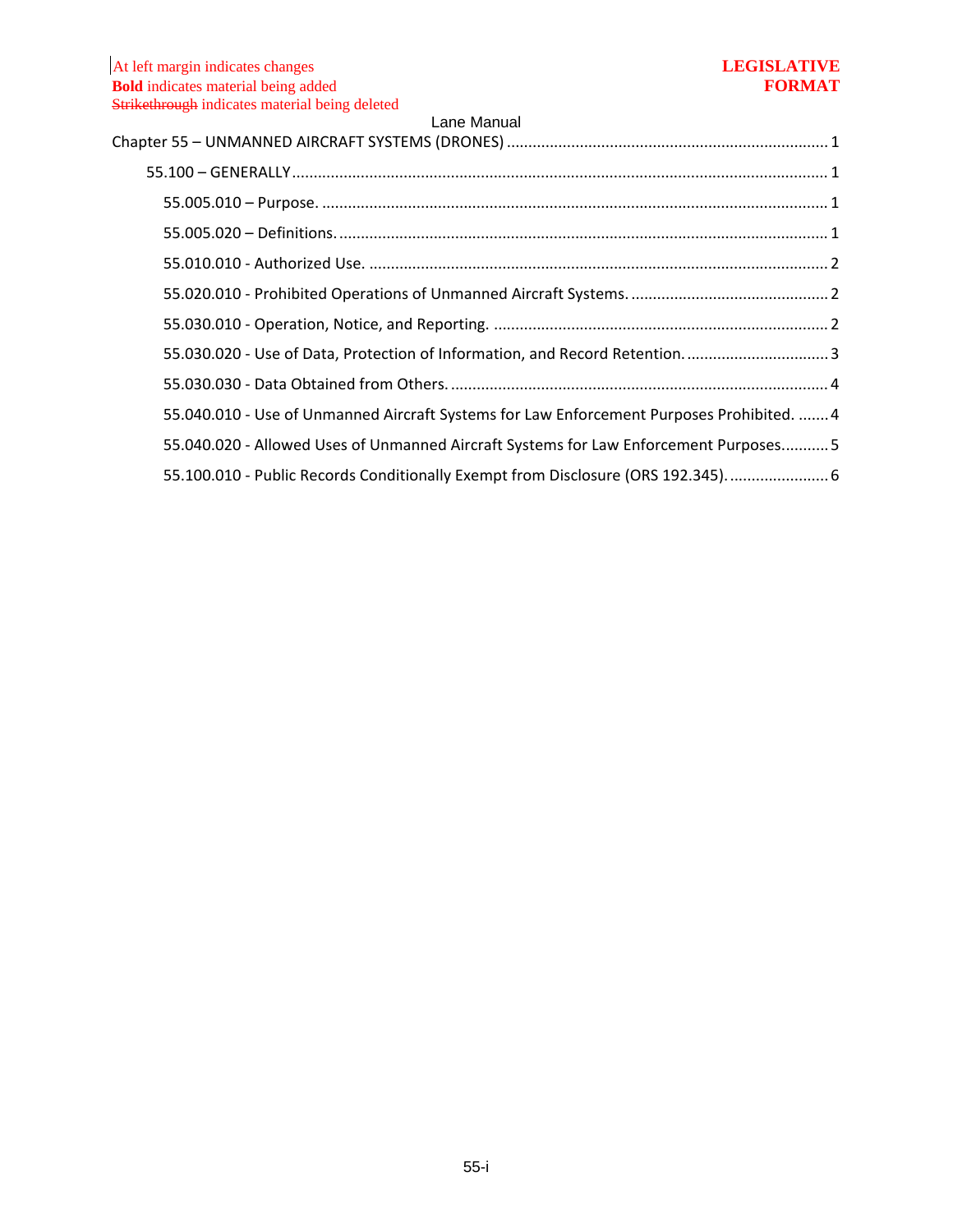## <span id="page-2-0"></span>**Chapter 55 – UNMANNED AIRCRAFT SYSTEMS (DRONES)**

### <span id="page-2-1"></span>**55.100 – GENERALLY**

#### <span id="page-2-2"></span>**55.005.010 – Purpose.**

The purpose of this C**c**hapter is to establish policies for the County's use of Unmanned Aircraft Systems and for use and protection of the data received by the County from the use of Unmanned Aircraft Systems. Use of Unmanned Aircraft Systems is also regulated by both Federal and Oregon law.

### <span id="page-2-3"></span>**55.005.020 – Definitions.**

As used in this chapter, the following terms have the meaning given in this section:

- A. "Authorized Operator" means a pilot who possesses a valid Remote Pilot Airman Certificate.
- B. "Certificate of Waiver or Authorization" ("COA") means an authorization issued by the FAA to a public operator for a specific UAS activity.
- C. "Critical Infrastructure Facility" means any facility so defined in ORS 837.372.
- D. "Data" means recorded information gathered from operation of a UAS including, but not limited to, audio, photographic, and video recordings.
- E. "Drone" means an Unmanned Aircraft System (UAS).
- F. "Federal Aviation Administration" ("FAA") means the Federal agency responsible for regulation of civil aviation and aeronautics.
- G. "Law Enforcement Agency", as used in this chapter, means the Lane County Sheriff's Office.
- H. "Law Enforcement Purposes" means the use of a UAS by or for the purpose of acquiring information for the Sheriff's Office or District Attorney's Office.
- I. "Personally Identifiable Information" ("PII") means information that can be used to distinguish or trace an individual's identity or, when combined with other personal or identifying information, is linked to or may be linked to a specific individual.
- J. "Small UAS Rule" means the Federal regulations contained in 14 DFR Pt. 107 pertaining to the operation of a UAS.
- K. "State of Oregon Department of Aviation" ("ODAV") means the State agency responsible for the safe operation of aviation in Oregon.
- L. "Remote Pilot Airman Certificate" means the FAA-issued certificate that grants an individual authority to pilot a UAS.
- M. "Search and Rescue Activities", as defined in ORS 404.200(2), means**:** 
	- (a)**1.** s**S**earching for, rescuing or recovering any person who is missing, injured, or deceased; and
	- (b)**2.** t**T**raining to perform the activities described in (a)**1.** that is either conducted or approved by a public body.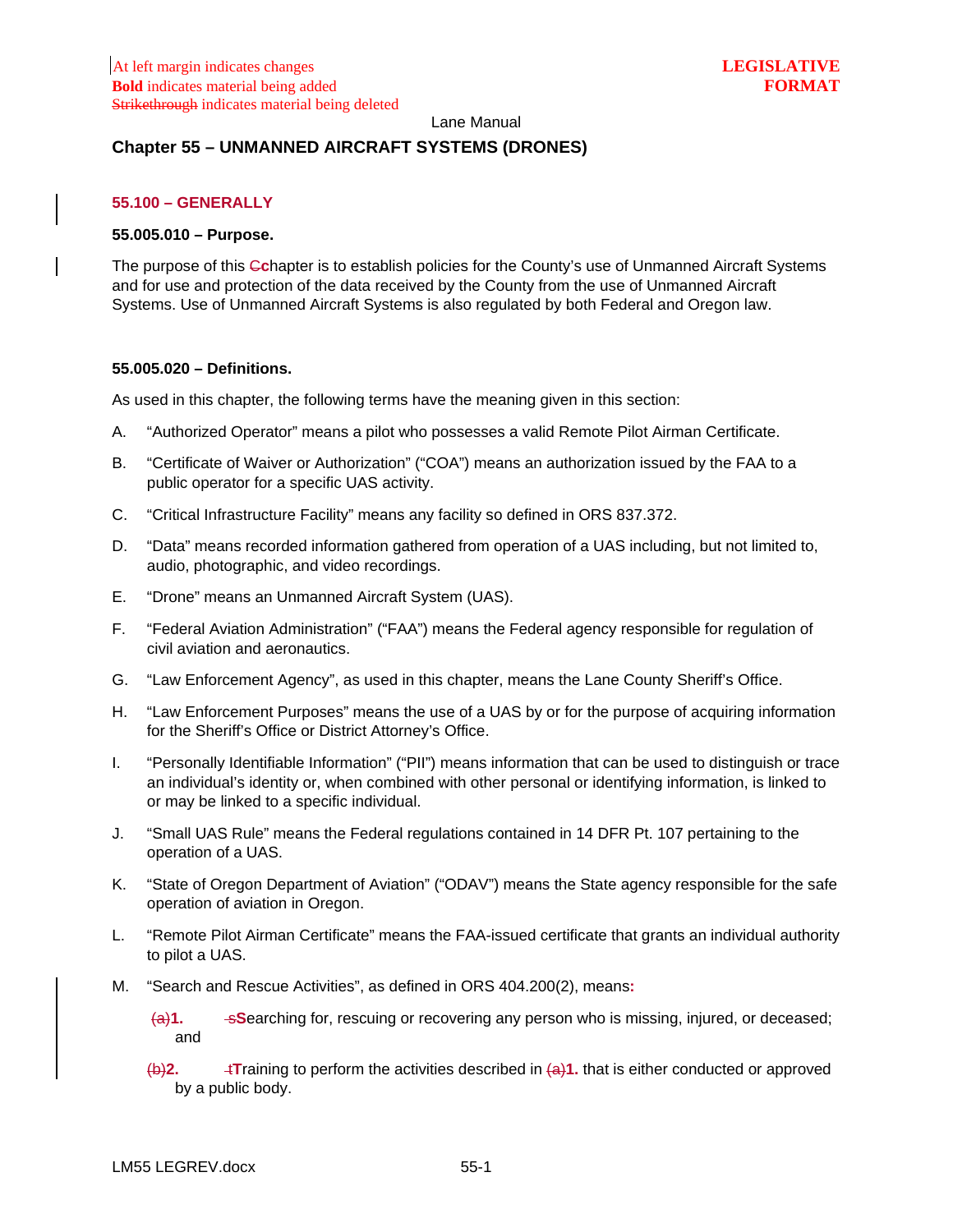N. "Unmanned Aircraft System" ("UAS"), as defined in ORS 378.300(4), means an unmanned flying machine, commonly known as a drone, and its associated elements, including communication links and the components that control the machine.

### <span id="page-3-0"></span>**55.010.010 - Authorized Use.**

- A. Only an Authorized Operator is permitted to operate a UAS for any County business or purpose.
- B. County employees as Authorized Operators:
	- 1. Except for Law Enforcement Purposes, authority for a County employee to operate a UAS on behalf of the County must be granted by the County Administrator.
	- 2. Authority for a County employee to operate a UAS for Law Enforcement Purposes must be granted by the Sheriff.
- C. UAS services provided by others:
	- 1. A County Department may contract for UAS services to be provided by an Authorized Operator, with the written approval of the Department Director.
	- 2. A County Department may enter into an intergovernmental agreement for UAS services performed by an Authorized Operator, either by or for another Oregon or Federal public agency.
	- 3. The contract or agreement for UAS services provided for or by a contractor or agency must require compliance with the policies contained in this chapter.

## <span id="page-3-1"></span>**55.020.010 - Prohibited Operations of Unmanned Aircraft Systems.**

- A. An Authorized Operator may not fly a UAS over the boundaries of privately owned premises in a manner so as to intentionally, knowingly, or recklessly harass or annoy the owner or occupant of premises, except for Law Enforcement Purposes permitted under section **LM** 55.040.020 of this chapter.
- B. An Authorized Operator may not operate a UAS over a Critical Infrastructure Facility at an altitude higher than **four hundred (**400**)** feet above ground level, pursuant to ORS 837.372.
- C. An Authorized Operator may not operate a UAS that is capable of firing a bullet or other projectile, directing a laser, or otherwise being used as a weapon.

## <span id="page-3-2"></span>**55.030.010 - Operation, Notice, and Reporting.**

- A. Operation of a UAS by the County must abide by all requirements of the Small UAS Rule. When appropriate, the Authorized Operator of the UAS may seek a blanket public Certificate of Waiver or Authorization (COA) to allow for deviation from the Small UAS Rule as permitted by the FAA.
- B. Notice required for UAS operation over private-owned property:
	- 1. If an Authorized Operator intends to operate a UAS over privately-owned property, the County Department must provide written notice to the owner of the property at least **twenty-four (**24**)** hours in advance of the scheduled flight. The notice must include a summary of the intended use, a description of the type of data to be collected, and an explanation of the measures that will be taken to prevent the disclosure of PII, if any.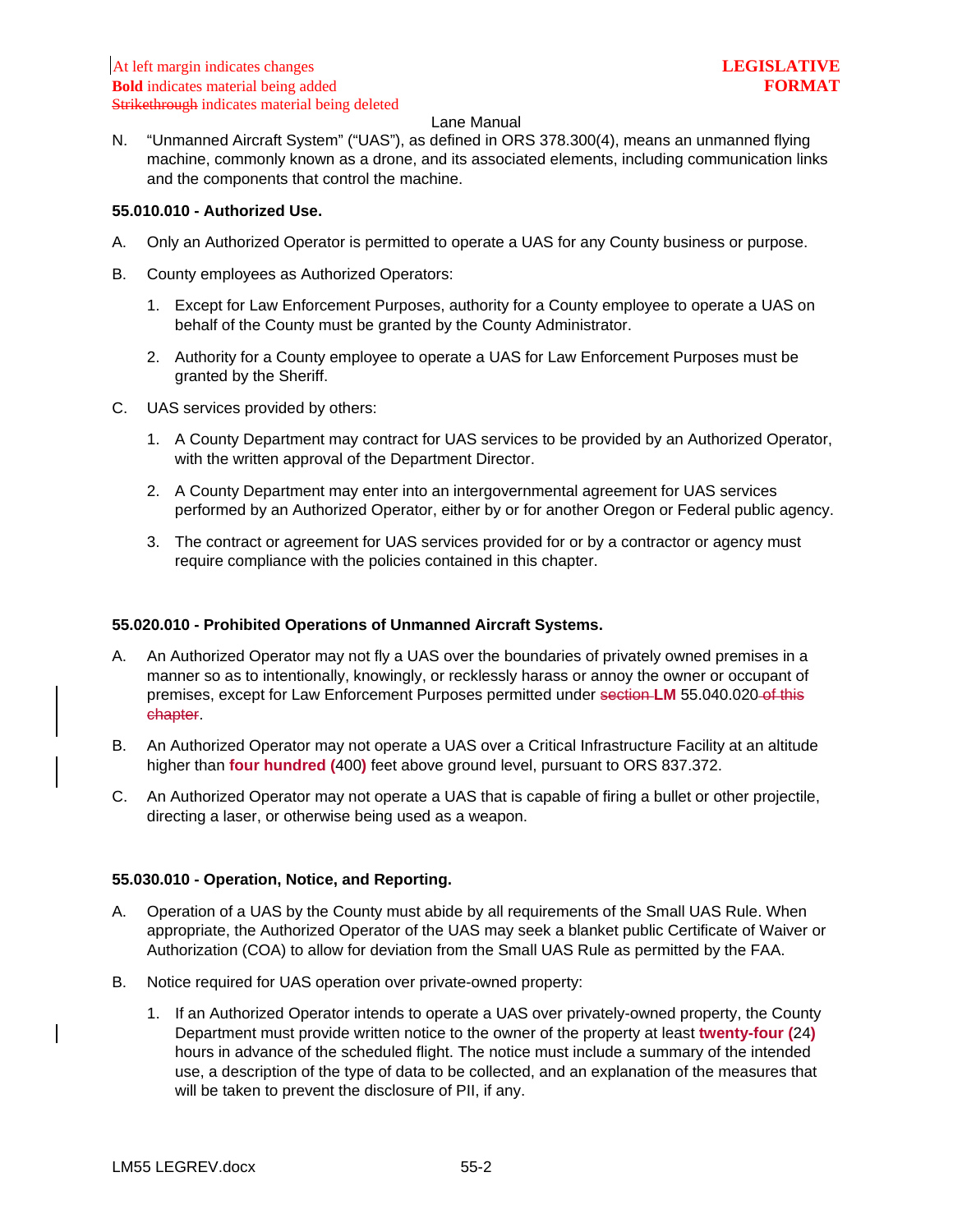- 2. Notwithstanding the notice requirement contained in this subsection, operation of a UAS over private property for Law Enforcement Purposes permitted under section **LM** 55.040.020 of this chapter does not require notice under this section.
- C. Reporting to County's Risk Manager. A County Department intending to operate a UAS must provide County's Risk Manager with a copy of the Authorized Operator's Remote Pilot Airman Certificate.
- D. Pursuant to ORS 837.360(7)(a) and OAR 738-080-0050, each Department utilizing a UAS must submit an annual report to ODAV. The report must be submitted not later than January 31 following the end of each calendar year. For each UAS, the report must:
	- 1. Summarize the use of each UAS by the County,
	- 2. Summarize the purposes for which the UAS was used,
	- 3. Indicate how the public may access the policies and procedures contained in this chapter,
	- 4. Be submitted to the ODAV by mail or by email to the ODAV general email address at [mail.aviation@odav.oregon.gov.](mailto:mail.aviation@odav.oregon.gov)

### <span id="page-4-0"></span>**55.030.020 - Use of Data, Protection of Information, and Record Retention.**

- A. Use, Storage, Access, and Sharing of Data
	- 1. Data may be used in any manner consistent with local, state, and federal law. Any use of data for Law Enforcement Purposes must comply with the requirements of ORS 837.300 to **ORS** 837.345.
	- 2. Data must be stored consistent with the requirements of the County's Technology Services Department. Any data stored with a third party, including on a "cloud" computing platform, must be in accordance with County policy.
	- 3. Only those personnel with a business need for data are authorized to access Data. Such access must be in accordance with the requirements of the County's Technology Services Department.
	- 4. Data may be shared or disclosed (including by means of an intergovernmental agreement) in a manner consistent with state public records laws and in accordance with the requirements of this chapter. Any sharing of data for Law Enforcement Purposes must comply with the requirements of ORS 837.300 to **ORS** 837.345.
- B. Protection of Personally Identifiable Information
	- 1. The County Department utilizing a UAS must take adequate measures to prevent the disclosure of PII. These measures may include, but are not limited to:
		- a. Blurring the faces of individuals who are recognizable in images or video recorded by the UAS.
		- b. Capturing images and video of individuals only in large groups at a distance and resolution where individual recognition is not easily accomplished.
		- c. Obtaining signed consent from the individual that permits the public release of the photo and/or video.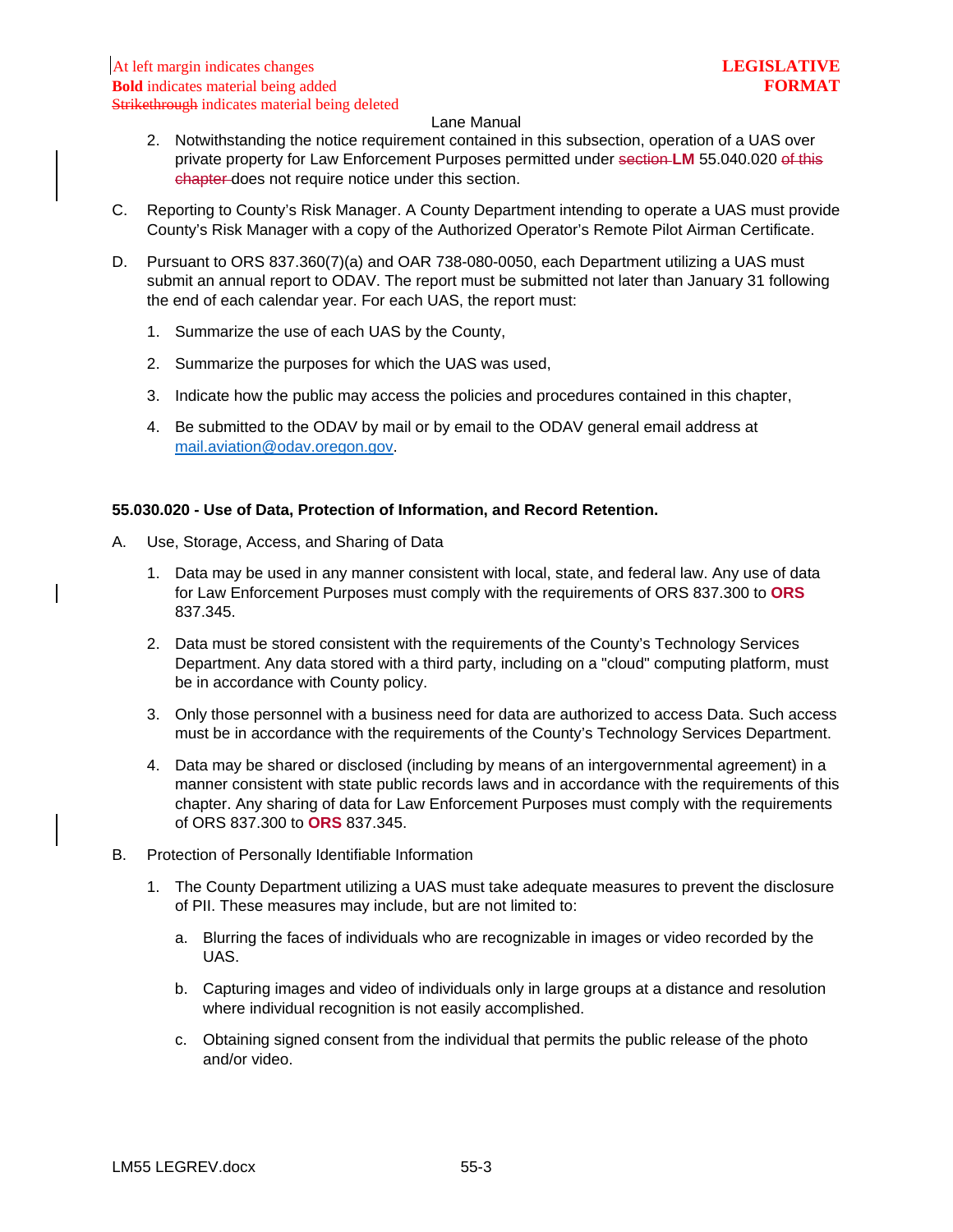- 2. All UAS-captured images or video that do not adequately protect PII, and for which no signed consent was obtained, must be maintained securely and confidentially by the Department for the duration of the record's required retention period.
- C. Record retention:
	- 1. The County Department utilizing a UAS is responsible for maintaining all public records created by or in association with the UAS.
	- 2. Data collected through the use of a UAS must be retained in accordance with the requirements of ORS 192.501. At minimum, the following retention schedules are applicable to public records created by or in association with a UAS:
		- a. OAR 166-150-0105(7): equipment calibration records; minimum retention: the life of the UAS.
		- b. OAR 166-150-0105(8): equipment maintenance records; minimum retention: one **(1)** year after disposition of UAS.
		- c. OAR 166-150-0105(10): property disposition records; minimum retention: three **(3)** years after disposition of UAS.
		- d. OAR 166-150-0105(13): technical manuals, specifications, and warranties; minimum retention: for manuals, until disposition of UAS; for warranties, until expiration.
	- 3. The following retention schedules are applicable to public records created by or in association with a UAS operated in emergency circumstances or for Law Enforcement Purposes:
		- a. OAR 166-150-0100(5): emergency and disaster incident records; minimum retention: for declared emergencies, permanent; for non-declared emergencies, five **(5)** years after emergency.
		- b. OAR 166-150-0135(37): law enforcement incident case files; minimum retention: for cases involving crimes with no statute of limitations, **seventy-five (**75**)** years after case closed; for all other cases, until statute of limitations expires.
	- 4. The annual report required by section **LM** 55.050.010 must be retained in accordance with OAR 166-150-0005(34): reports and studies; minimum retention: five **(5)** years.

## <span id="page-5-0"></span>**55.030.030 - Data Obtained from Others.**

Data obtained by a Department from contractors or other agencies must be used, protected, and retained in accordance with the requirements of section **LM** 55.030.020.

## <span id="page-5-1"></span>**55.040.010 - Use of Unmanned Aircraft Systems for Law Enforcement Purposes Prohibited.**

- A. Except in the manner expressly permitted under ORS 837.320, **ORS** 837.330, **ORS** 837.340, or **ORS** 837.345, a UAS may not be operated or used to acquire information for Law Enforcement Purposes, as provided in ORS 837.310.
- B. Any image or information acquired from operation of a UAS that is not permitted under the exceptions contained in ORS 837.320, **ORS** 837.330, **ORS** 837.340, or **ORS** 837.345, and any evidence derived from such image or information**:**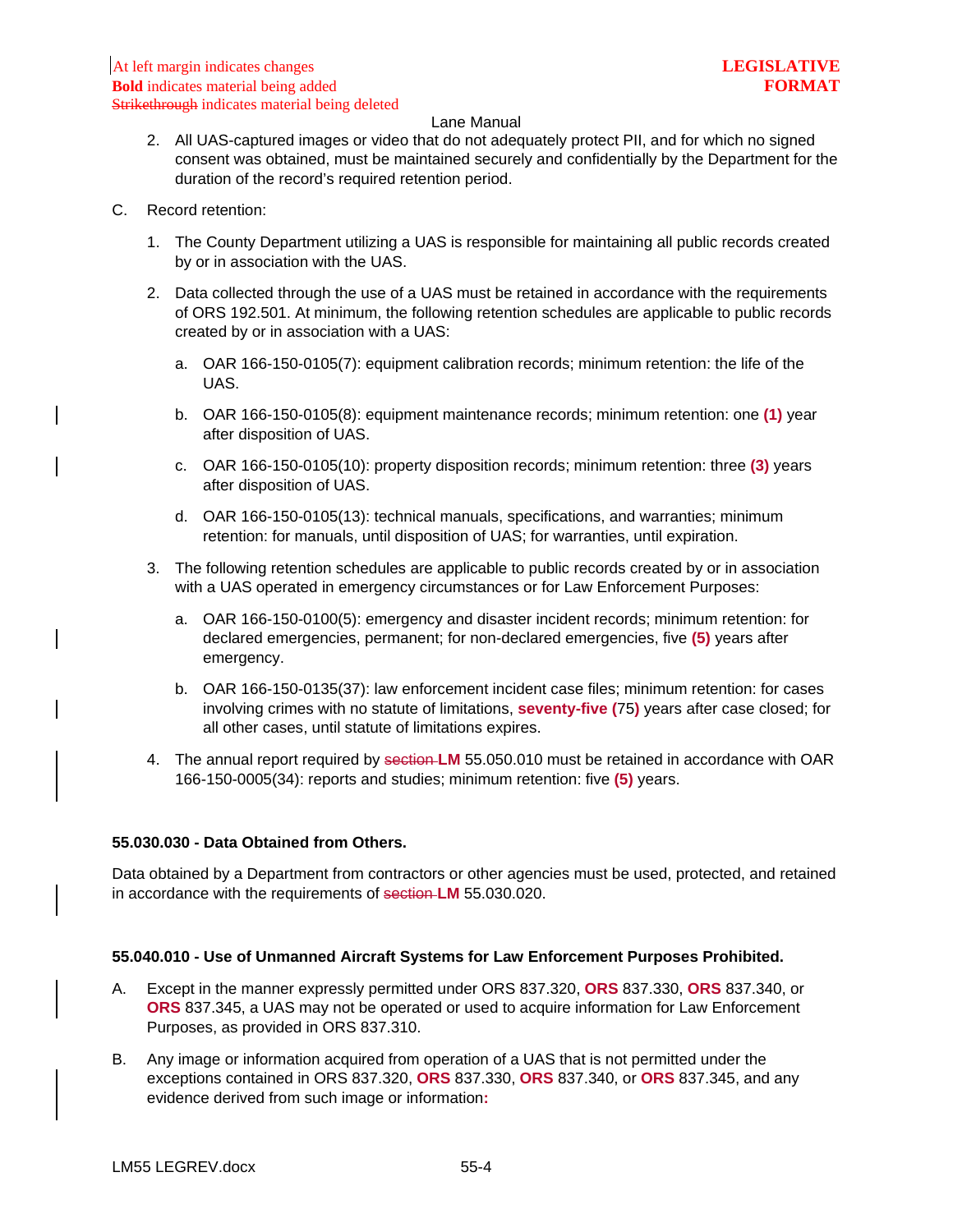- $\overline{a}$ . **i**Is not admissible in, and may not be disclosed in, a judicial proceeding, arbitration proceeding, or other adjudicatory proceeding, and
- (b)**2.** m**M**ay not be used to establish reasonable suspicion or probable cause to believe that an offense has been committed.

#### <span id="page-6-0"></span>**55.040.020 - Allowed Uses of Unmanned Aircraft Systems for Law Enforcement Purposes.**

- A. UAS operation under Authority of a Warrant. In accordance with ORS 837.320:
	- 1. The Sheriff may not operate or acquire information through use of a UAS, or disclose such information unless:
		- a. A warrant is issued authorizing use of an unmanned aircraft system; or
		- b. The Sheriff has probable cause to believe that a person has committed a crime, is committing a crime or is about to commit a crime, and exigent circumstances exist that make it unreasonable for the law enforcement agency to obtain a warrant authorizing use of an unmanned aircraft system.
	- 2. A warrant authorizing the use of an unmanned aircraft system by the Sheriff must specify the period for which operation of the unmanned aircraft system is authorized. In no event may a warrant provide for the operation of an unmanned aircraft system for a period of more than **thirty (**30**)** days. Upon motion and good cause shown, a court may renew a warrant after the expiration of the **thirty (**30**)** -day period.
- B. UAS Operation with Written Permission of the Individual. In accordance with ORS 837.330, the Sheriff may operate a UAS for Law Enforcement Purposes for the purpose of acquiring information about an individual, or about the individual's property, if the individual has given written consent to the use of an unmanned aircraft system for those purposes.
- C. UAS Operation for Search and Rescue Activities. In accordance with ORS 837.335(1), the Sheriff may operate and acquire information through use of a UAS, and disclose such information, for Search and Rescue Activities.
- D. UAS Operation for Imminent Threat to Life or Safety. In accordance with ORS 837.335(2), the Sheriff may operate and acquire information through use of a UAS, and disclose such information, when**:** 
	- $\overline{+a}$ .  $\overline{+1}$ **The County reasonably believes that there is an imminent threat to the life or safety of** the individual, and documents the factual basis for that belief; and
	- (b)**2.** n**N**ot more than **forty-eight (**48**)** hours after the emergency operation begins, an official of the law enforcement agency files a sworn statement with the circuit court that describes the nature of the emergency and the need for use of an unmanned aircraft system.
- E. UAS Operation during Declared State of Emergency. In accordance with ORS 837.335(3), the Sheriff may operate and acquire information through use of a UAS, and disclose such information, during a state of emergency that is declared by the Governor under ORS chapter 401 if**:** 
	- $\overline{+a}$ 1.  $\overline{-1}$ **The unmanned aircraft system is used only for the purposes of preserving public safety,** protecting property or conducting surveillance for the assessment and evaluation of environmental or weather related damage, erosion or contamination; and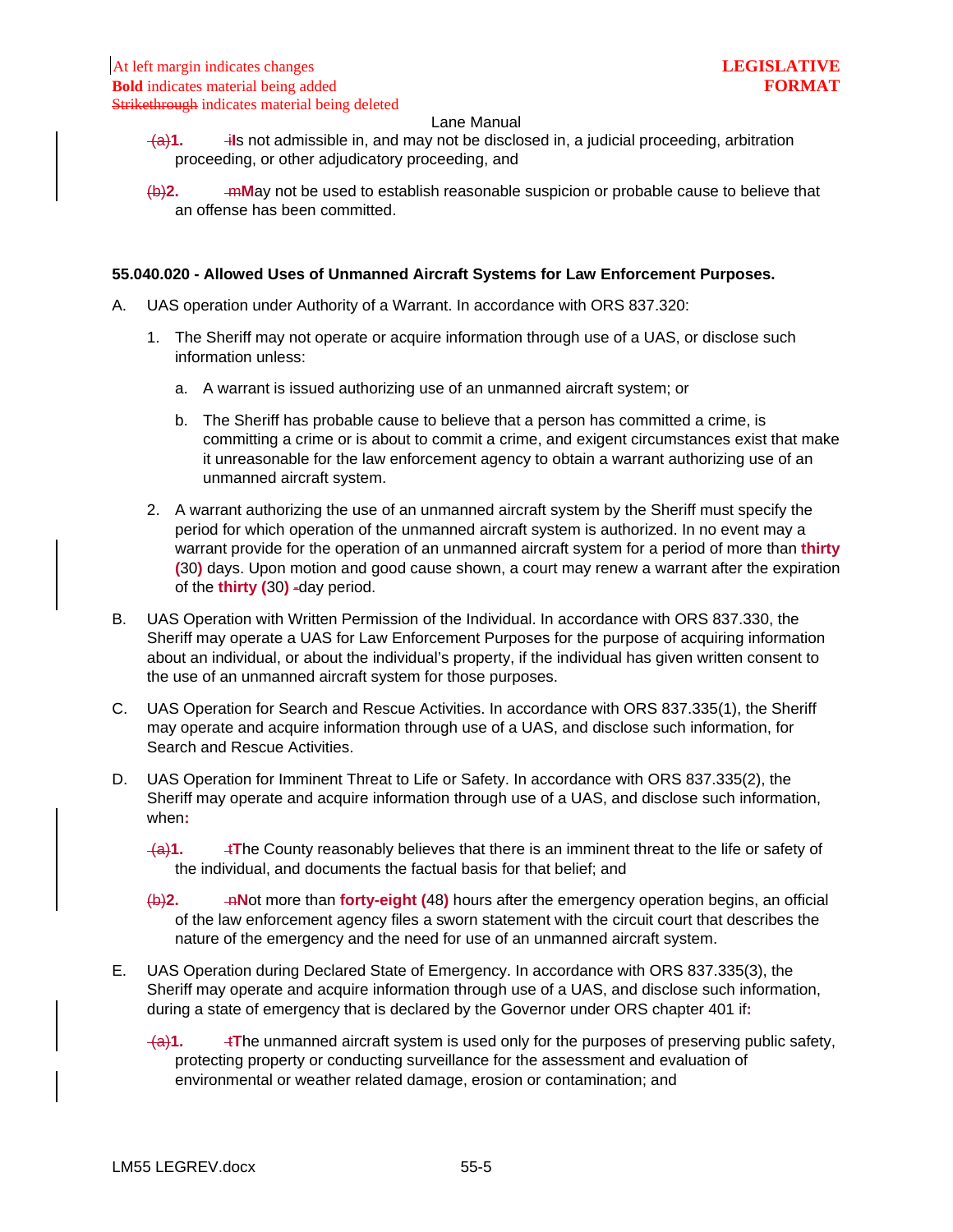- (b)**2.** t**T**he unmanned aircraft system is operated only in the geographical area specified in a proclamation pursuant to ORS 401.165(5).
- F. UAS Operation for Investigation of Crimes and Accidents. In accordance with ORS 837.340, the Sheriff may operate and acquire information through use of a UAS, and disclose such information, for the purpose of reconstruction of a specific crime or accident scene, or similar physical assessment, related to a specific investigation. The period that the UAS may be operated under this subsection may not exceed five days for the specific reconstruction or assessment.
- G. UAS Operation for Training. In accordance with ORS 837.340, the Sheriff may operate a UAS for the purpose of training in (a) the use of UASs, and the acquisition of information through the operation of a UAS. Any image or information acquired from training under this subsection, and any evidence derived from such image or information**:**
	- (a) **1.** i**I**s not admissible in, and may not be disclosed in, a judicial proceeding, arbitration proceeding, or other adjudicatory proceeding, and
	- (b)**2.** m**M**ay not be used to establish reasonable suspicion or probable cause to believe that an offense has been committed.
- H. The use of a UAS for Law Enforcement Purposes is subject to the Sheriff's General Orders.

## <span id="page-7-0"></span>**55.100.010 - Public Records Conditionally Exempt from Disclosure (ORS 192.345).**

As required by ORS 837.362(2)(b), the text of ORS 192.345 relating to public records is reproduced here in its entirety.

 **192.345 Public records conditionally exempt from disclosure.** The following public records are exempt from disclosure under ORS 192.311 to 192.478 unless the public interest requires disclosure in the particular instance:

 (1) Records of a public body pertaining to litigation to which the public body is a party if the complaint has been filed, or if the complaint has not been filed, if the public body shows that such litigation is reasonably likely to occur. This exemption does not apply to litigation which has been concluded, and nothing in this subsection shall limit any right or opportunity granted by discovery or deposition statutes to a party to litigation or potential litigation.

 (2) Trade secrets. "Trade secrets," as used in this section, may include, but are not limited to, any formula, plan, pattern, process, tool, mechanism, compound, procedure, production data, or compilation of information which is not patented, which is known only to certain individuals within an organization and which is used in a business it conducts, having actual or potential commercial value, and which gives its user an opportunity to obtain a business advantage over competitors who do not know or use it.

 (3) Investigatory information compiled for criminal law purposes. The record of an arrest or the report of a crime shall be disclosed unless and only for so long as there is a clear need to delay disclosure in the course of a specific investigation, including the need to protect the complaining party or the victim. Nothing in this subsection shall limit any right constitutionally guaranteed, or granted by statute, to disclosure or discovery in criminal cases. For purposes of this subsection, the record of an arrest or the report of a crime includes, but is not limited to:

(a) The arrested person's name, age, residence, employment, marital status and similar biographical information;

(b) The offense with which the arrested person is charged;

- (c) The conditions of release pursuant to ORS 135.230 to 135.290;
- (d) The identity of and biographical information concerning both complaining party and victim;
- (e) The identity of the investigating and arresting agency and the length of the investigation;
- (f) The circumstances of arrest, including time, place, resistance, pursuit and weapons used; and
- (g) Such information as may be necessary to enlist public assistance in apprehending fugitives from justice.

(4) Test questions, scoring keys, and other data used to administer a licensing examination, employment, academic or other examination or testing procedure before the examination is given and if the examination is to be used again. Records establishing procedures for and instructing persons administering, grading or evaluating an examination or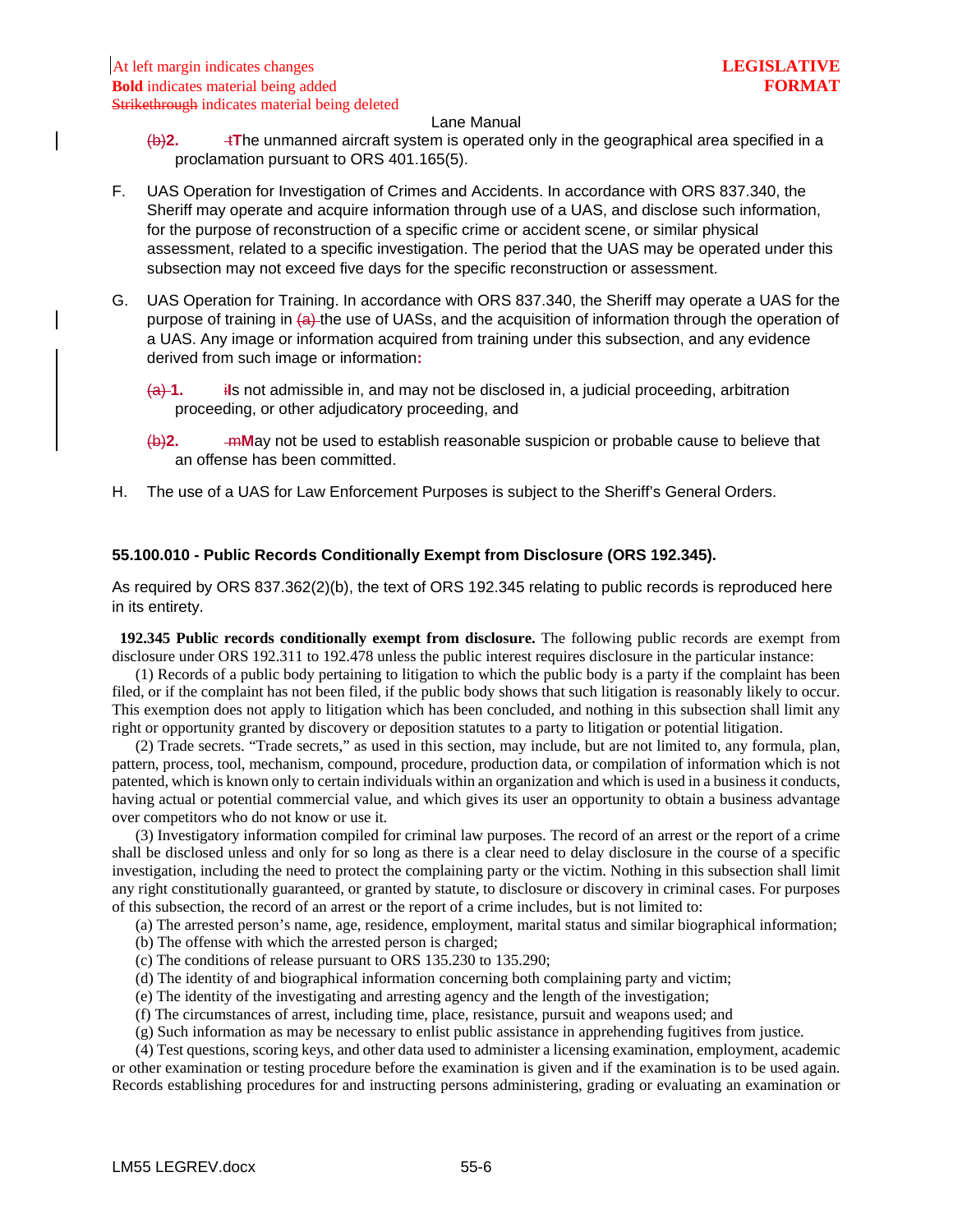testing procedure are included in this exemption, to the extent that disclosure would create a risk that the result might be affected.

 (5) Information consisting of production records, sale or purchase records or catch records, or similar business records of a private concern or enterprise, required by law to be submitted to or inspected by a governmental body to allow it to determine fees or assessments payable or to establish production quotas, and the amounts of such fees or assessments payable or paid, to the extent that such information is in a form that would permit identification of the individual concern or enterprise. This exemption does not include records submitted by long term care facilities as defined in ORS 442.015 to the state for purposes of reimbursement of expenses or determining fees for patient care. Nothing in this subsection shall limit the use that can be made of such information for regulatory purposes or its admissibility in any enforcement proceeding.

(6) Information relating to the appraisal of real estate prior to its acquisition.

 (7) The names and signatures of employees who sign authorization cards or petitions for the purpose of requesting representation or decertification elections.

 (8) Investigatory information relating to any complaint filed under ORS 659A.820 or 659A.825, until such time as the complaint is resolved under ORS 659A.835, or a final order is issued under ORS 659A.850.

(9) Investigatory information relating to any complaint or charge filed under ORS 243.676 and 663.180.

 (10) Records, reports and other information received or compiled by the Director of the Department of Consumer and Business Services under ORS 697.732.

 (11) Information concerning the location of archaeological sites or objects as those terms are defined in ORS 358.905, except if the governing body of an Indian tribe requests the information and the need for the information is related to that Indian tribe's cultural or religious activities. This exemption does not include information relating to a site that is all or part of an existing, commonly known and publicized tourist facility or attraction.

(12) A personnel discipline action, or materials or documents supporting that action.

(13) Fish and wildlife information:

 (a) Developed pursuant to ORS 496.004, 496.172 and 498.026 or ORS 496.192 and 564.100, regarding the habitat, location or population of any threatened species or endangered species; or

(b) Described in section 2, chapter 532, Oregon Laws 2019.

 (14) Writings prepared by or under the direction of faculty of public educational institutions, in connection with research, until publicly released, copyrighted or patented.

 (15) Computer programs developed or purchased by or for any public body for its own use. As used in this subsection, "computer program" means a series of instructions or statements which permit the functioning of a computer system in a manner designed to provide storage, retrieval and manipulation of data from such computer system, and any associated documentation and source material that explain how to operate the computer program. "Computer program" does not include:

(a) The original data, including but not limited to numbers, text, voice, graphics and images;

(b) Analyses, compilations and other manipulated forms of the original data produced by use of the program; or

 (c) The mathematical and statistical formulas which would be used if the manipulated forms of the original data were to be produced manually.

(16) Data and information provided by participants to mediation under ORS 36.256.

 (17) Investigatory information relating to any complaint or charge filed under ORS chapter 654, until a final administrative determination is made or, if a citation is issued, until an employer receives notice of any citation.

 (18) Specific operational plans in connection with an anticipated threat to individual or public safety for deployment and use of personnel and equipment, prepared or used by a public body, if public disclosure of the plans would endanger an individual's life or physical safety or jeopardize a law enforcement activity.

 (19)(a) Audits or audit reports required of a telecommunications carrier. As used in this paragraph, "audit or audit report" means any external or internal audit or audit report pertaining to a telecommunications carrier, as defined in ORS 133.721, or pertaining to a corporation having an affiliated interest, as defined in ORS 759.390, with a telecommunications carrier that is intended to make the operations of the entity more efficient, accurate or compliant with applicable rules, procedures or standards, that may include self-criticism and that has been filed by the telecommunications carrier or affiliate under compulsion of state law. "Audit or audit report" does not mean an audit of a cost study that would be discoverable in a contested case proceeding and that is not subject to a protective order; and

 (b) Financial statements. As used in this paragraph, "financial statement" means a financial statement of a nonregulated corporation having an affiliated interest, as defined in ORS 759.390, with a telecommunications carrier, as defined in ORS 133.721.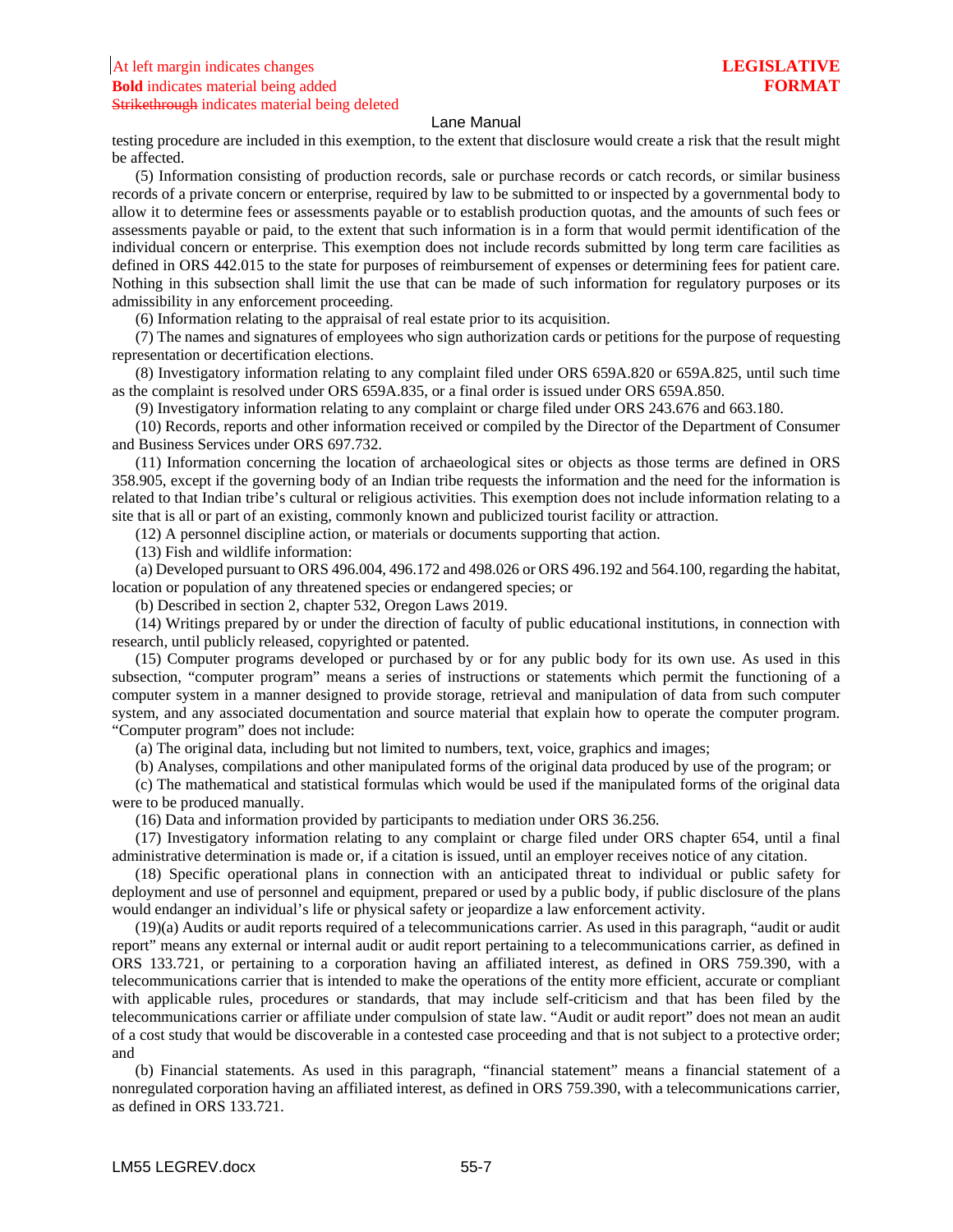(20) The residence address of an elector if authorized under ORS 247.965 and subject to ORS 247.967.

 (21) The following records, communications and information submitted to a housing authority as defined in ORS 456.005, or to an urban renewal agency as defined in ORS 457.010, by applicants for and recipients of loans, grants and tax credits:

(a) Personal and corporate financial statements and information, including tax returns;

(b) Credit reports;

 (c) Project appraisals, excluding appraisals obtained in the course of transactions involving an interest in real estate that is acquired, leased, rented, exchanged, transferred or otherwise disposed of as part of the project, but only after the transactions have closed and are concluded;

(d) Market studies and analyses;

(e) Articles of incorporation, partnership agreements and operating agreements;

(f) Commitment letters;

(g) Project pro forma statements;

(h) Project cost certifications and cost data;

(i) Audits;

(j) Project tenant correspondence requested to be confidential;

(k) Tenant files relating to certification; and

(L) Housing assistance payment requests.

(22) Records or information that, if disclosed, would allow a person to:

(a) Gain unauthorized access to buildings or other property;

 (b) Identify those areas of structural or operational vulnerability that would permit unlawful disruption to, or interference with, services; or

 (c) Disrupt, interfere with or gain unauthorized access to public funds or to information processing, communication or telecommunication systems, including the information contained in the systems, that are used or operated by a public body.

 (23) Records or information that would reveal or otherwise identify security measures, or weaknesses or potential weaknesses in security measures, taken or recommended to be taken to protect:

(a) An individual;

(b) Buildings or other property;

 (c) Information processing, communication or telecommunication systems, including the information contained in the systems; or

 (d) Those operations of the Oregon State Lottery the security of which are subject to study and evaluation under ORS 461.180 (6).

 (24) Personal information held by or under the direction of officials of the Oregon Health and Science University or a public university listed in ORS 352.002 about a person who has or who is interested in donating money or property to the Oregon Health and Science University or a public university, if the information is related to the family of the person, personal assets of the person or is incidental information not related to the donation.

 (25) The home address, professional address and telephone number of a person who has or who is interested in donating money or property to a public university listed in ORS 352.002.

 (26) Records of the name and address of a person who files a report with or pays an assessment to a commodity commission established under ORS 576.051 to 576.455, the Oregon Beef Council created under ORS 577.210 or the Oregon Wheat Commission created under ORS 578.030.

 (27) Information provided to, obtained by or used by a public body to authorize, originate, receive or authenticate a transfer of funds, including but not limited to a credit card number, payment card expiration date, password, financial institution account number and financial institution routing number.

(28) Social Security numbers as provided in ORS 107.840.

 (29) The electronic mail address of a student who attends a public university listed in ORS 352.002 or Oregon Health and Science University.

 (30) The name, home address, professional address or location of a person that is engaged in, or that provides goods or services for, medical research at Oregon Health and Science University that is conducted using animals other than rodents. This subsection does not apply to Oregon Health and Science University press releases, websites or other publications circulated to the general public.

 (31) If requested by a public safety officer, as defined in ORS 181A.355, or a county juvenile department employee who is charged with and primarily performs duties related to the custody, control or supervision of youth offenders confined in a detention facility, as defined in ORS 419A.004: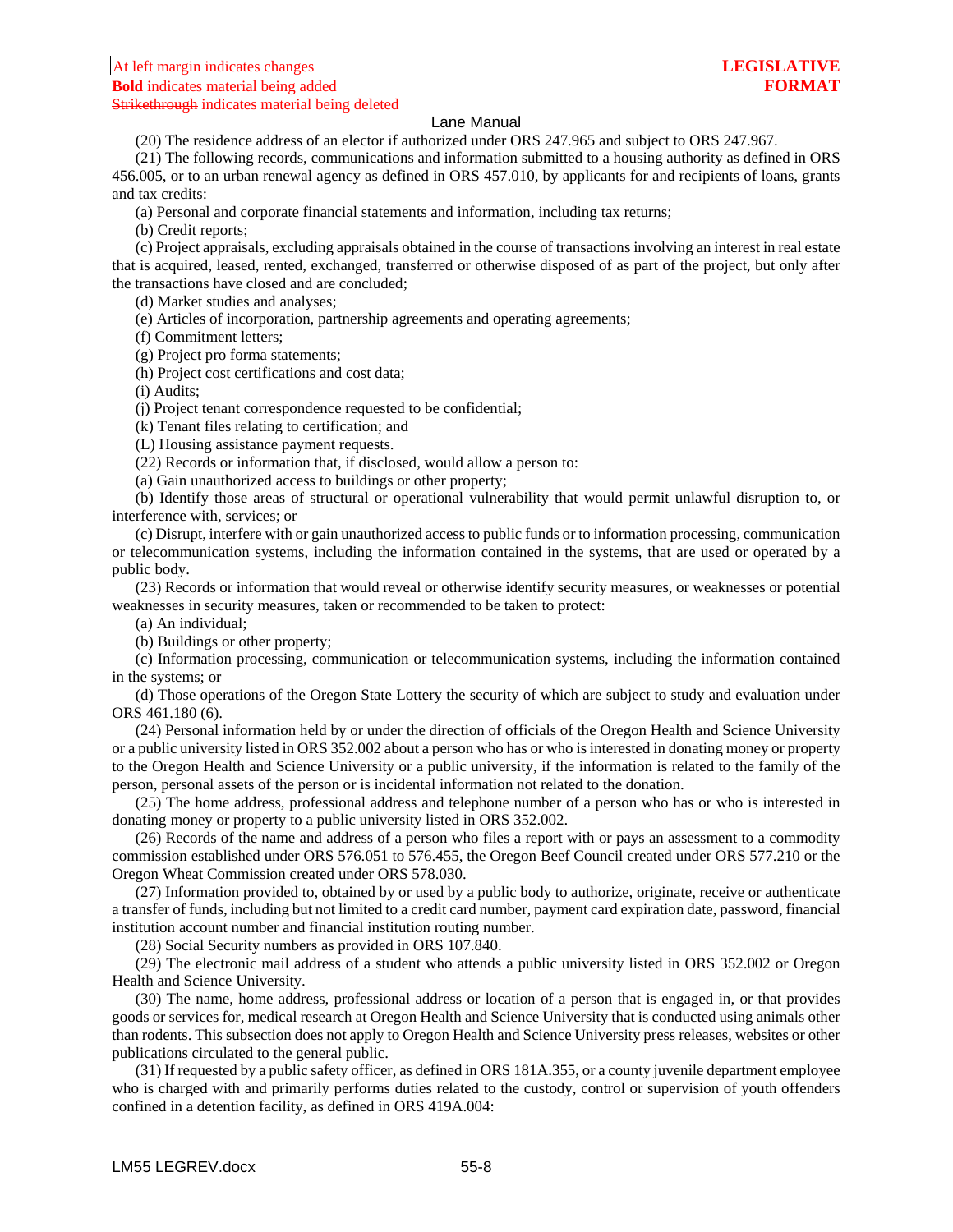(a) The home address and home telephone number of the public safety officer or county juvenile department employee contained in the voter registration records for the officer or employee.

 (b) The home address and home telephone number of the public safety officer or county juvenile department employee contained in records of the Department of Public Safety Standards and Training.

 (c) The name of the public safety officer or county juvenile department employee contained in county real property assessment or taxation records. This exemption:

 (A) Applies only to the name of the officer or employee and any other owner of the property in connection with a specific property identified by the officer or employee in a request for exemption from disclosure;

 (B) Applies only to records that may be made immediately available to the public upon request in person, by telephone or using the Internet;

(C) Applies until the officer or employee requests termination of the exemption;

 (D) Does not apply to disclosure of records among public bodies as defined in ORS 174.109 for governmental purposes; and

 (E) May not result in liability for the county if the name of the officer or employee is disclosed after a request for exemption from disclosure is made under this subsection.

 (32) Unless the public records request is made by a financial institution, as defined in ORS 706.008, consumer finance company licensed under ORS chapter 725, mortgage banker or mortgage broker licensed under ORS 86A.095 to 86A.198, or title company for business purposes, records described in paragraph (a) of this subsection, if the exemption from disclosure of the records is sought by an individual described in paragraph (b) of this subsection using the procedure described in paragraph (c) of this subsection:

 (a) The home address, home or cellular telephone number or personal electronic mail address contained in the records of any public body that has received the request that is set forth in:

 (A) A warranty deed, deed of trust, mortgage, lien, deed of reconveyance, release, satisfaction, substitution of trustee, easement, dog license, marriage license or military discharge record that is in the possession of the county clerk; or

(B) Any public record of a public body other than the county clerk.

 (b) The individual claiming the exemption from disclosure must be a district attorney, a deputy district attorney, the Attorney General or an assistant attorney general, the United States Attorney for the District of Oregon or an assistant United States attorney for the District of Oregon, a city attorney who engages in the prosecution of criminal matters or a deputy city attorney who engages in the prosecution of criminal matters.

 (c) The individual claiming the exemption from disclosure must do so by filing the claim in writing with the public body for which the exemption from disclosure is being claimed on a form prescribed by the public body. Unless the claim is filed with the county clerk, the claim form shall list the public records in the possession of the public body to which the exemption applies. The exemption applies until the individual claiming the exemption requests termination of the exemption or ceases to qualify for the exemption.

(33) The following voluntary conservation agreements and reports:

(a) Land management plans required for voluntary stewardship agreements entered into under ORS 541.973; and

 (b) Written agreements relating to the conservation of greater sage grouse entered into voluntarily by owners or occupiers of land with a soil and water conservation district under ORS 568.550.

 (34) Sensitive business records or financial or commercial information of the State Accident Insurance Fund Corporation that is not customarily provided to business competitors. This exemption does not:

 (a) Apply to the formulas for determining dividends to be paid to employers insured by the State Accident Insurance Fund Corporation;

 (b) Apply to contracts for advertising, public relations or lobbying services or to documents related to the formation of such contracts;

 (c) Apply to group insurance contracts or to documents relating to the formation of such contracts, except that employer account records shall remain exempt from disclosure as provided in ORS 192.355 (35); or

 (d) Provide the basis for opposing the discovery of documents in litigation pursuant to the applicable rules of civil procedure.

 (35) Records of the Department of Public Safety Standards and Training relating to investigations conducted under ORS 181A.640 or 181A.870 (6), until the department issues the report described in ORS 181A.640 or 181A.870.

 (36) A medical examiner's report, autopsy report or laboratory test report ordered by a medical examiner under ORS 146.117.

 (37) Any document or other information related to an audit of a public body, as defined in ORS 174.109, that is in the custody of an auditor or audit organization operating under nationally recognized government auditing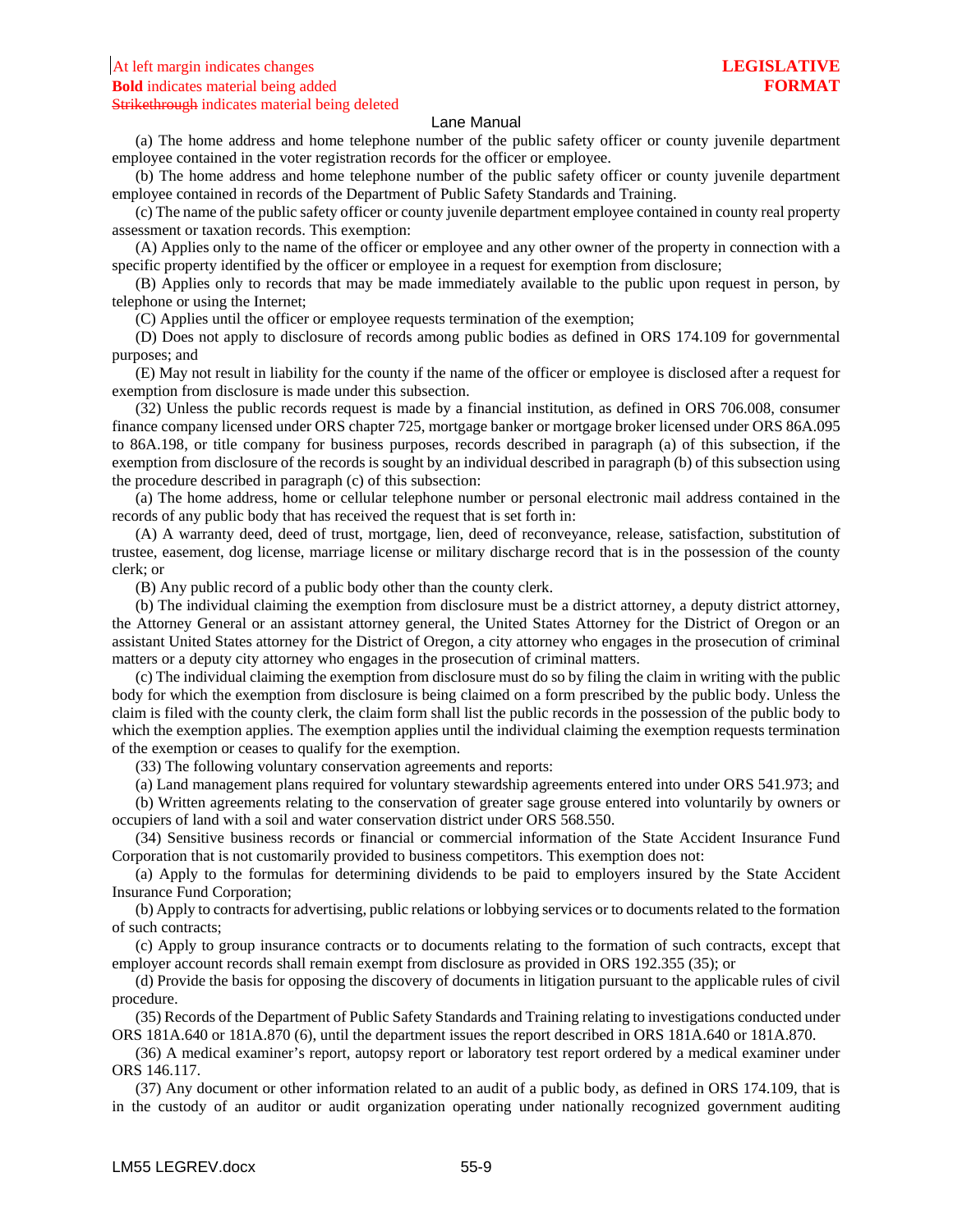### At left margin indicates changes **LEGISLATIVE Bold** indicates material being added **FORMAT** Strikethrough indicates material being deleted

#### Lane Manual

standards, until the auditor or audit organization issues a final audit report in accordance with those standards or the audit is abandoned. This exemption does not prohibit disclosure of a draft audit report that is provided to the audited entity for the entity's response to the audit findings.

 (38)(a) Personally identifiable information collected as part of an electronic fare collection system of a mass transit system.

 (b) The exemption from disclosure in paragraph (a) of this subsection does not apply to public records that have attributes of anonymity that are sufficient, or that are aggregated into groupings that are broad enough, to ensure that persons cannot be identified by disclosure of the public records.

(c) As used in this subsection:

 (A) "Electronic fare collection system" means the software and hardware used for, associated with or relating to the collection of transit fares for a mass transit system, including but not limited to computers, radio communication systems, personal mobile devices, wearable technology, fare instruments, information technology, data storage or collection equipment, or other equipment or improvements.

(B) "Mass transit system" has the meaning given that term in ORS 267.010.

 (C) "Personally identifiable information" means all information relating to a person that acquires or uses a transit pass or other fare payment medium in connection with an electronic fare collection system, including but not limited to:

 (i) Customer account information, date of birth, telephone number, physical address, electronic mail address, credit or debit card information, bank account information, Social Security or taxpayer identification number or other identification number, transit pass or fare payment medium balances or history, or similar personal information; or

 (ii) Travel dates, travel times, frequency of use, travel locations, service types or vehicle use, or similar travel information.

(39)(a) If requested by a civil code enforcement officer:

 (A) The home address and home telephone number of the civil code enforcement officer contained in the voter registration records for the officer.

 (B) The name of the civil code enforcement officer contained in county real property assessment or taxation records. This exemption:

 (i) Applies only to the name of the civil code enforcement officer and any other owner of the property in connection with a specific property identified by the officer in a request for exemption from disclosure;

 (ii) Applies only to records that may be made immediately available to the public upon request in person, by telephone or using the Internet;

(iii) Applies until the civil code enforcement officer requests termination of the exemption;

 (iv) Does not apply to disclosure of records among public bodies as defined in ORS 174.109 for governmental purposes; and

 (v) May not result in liability for the county if the name of the civil code enforcement officer is disclosed after a request for exemption from disclosure is made under this subsection.

 (b) As used in this subsection, "civil code enforcement officer" means an employee of a public body, as defined in ORS 174.109, who is charged with enforcing laws or ordinances relating to land use, zoning, use of rights-of-way, solid waste, hazardous waste, sewage treatment and disposal or the state building code.

 (40) Audio or video recordings, whether digital or analog, resulting from a law enforcement officer's operation of a video camera worn upon the officer's person that records the officer's interactions with members of the public while the officer is on duty. When a recording described in this subsection is subject to disclosure, the following apply:

 (a) Recordings that have been sealed in a court's record of a court proceeding or otherwise ordered by a court not to be disclosed may not be disclosed.

 (b) A request for disclosure under this subsection must identify the approximate date and time of an incident for which the recordings are requested and be reasonably tailored to include only that material for which a public interest requires disclosure.

 (c) A video recording disclosed under this subsection must, prior to disclosure, be edited in a manner as to render the faces of all persons within the recording unidentifiable.

 (41) The contents of tips reported to a tip line, as defined in ORS 339.329. However, personally identifiable information, as defined in ORS 339.329, is not subject to public interest balancing under this section and remains exempt from disclosure except as provided in ORS 339.329.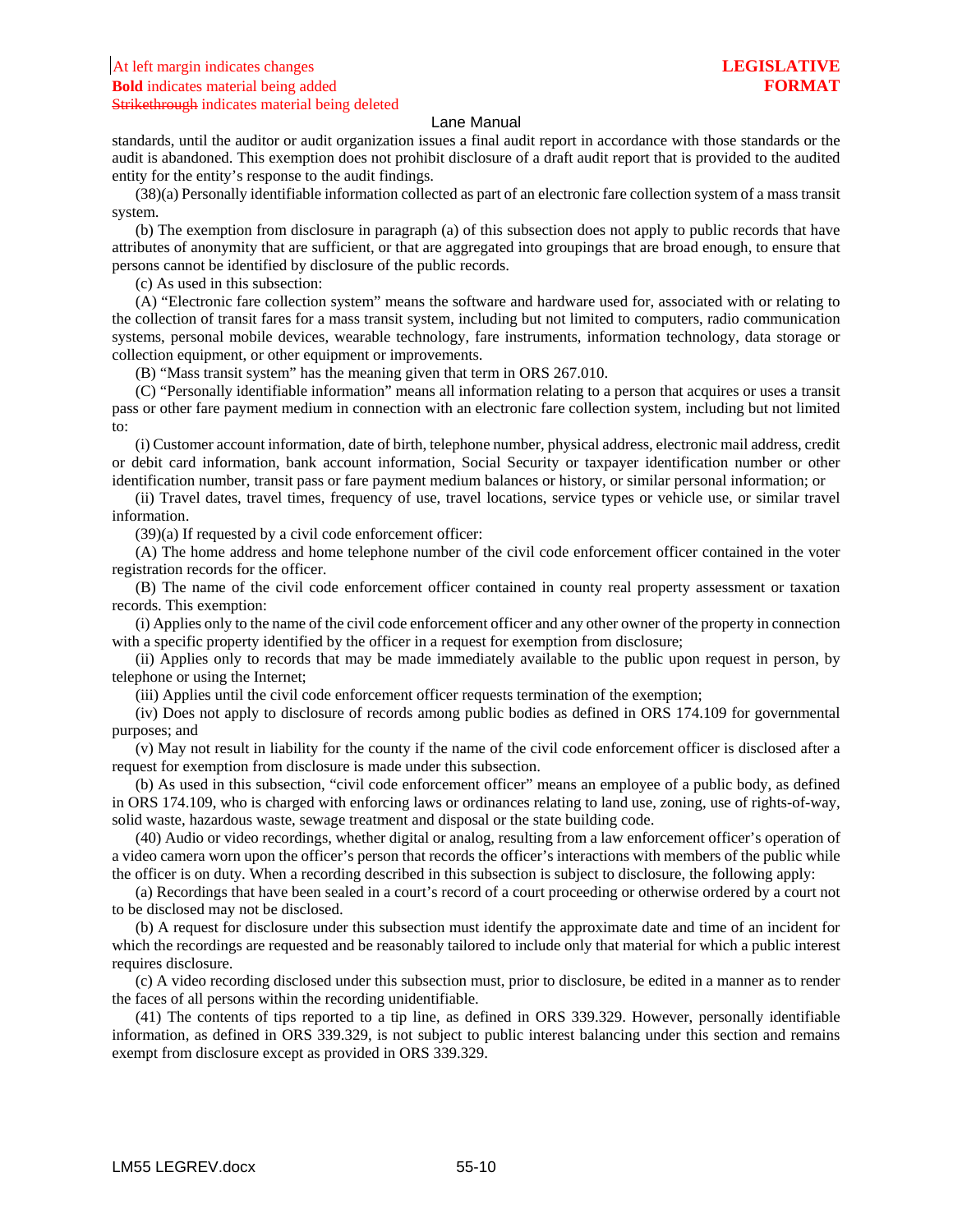| 55.030.020 - Use of Data, Protection of Information, and Record Retention 3               |
|-------------------------------------------------------------------------------------------|
|                                                                                           |
| 55.040.010 - Use of Unmanned Aircraft Systems for Law Enforcement Purposes Prohibited.  4 |
| 55.040.020 - Allowed Uses of Unmanned Aircraft Systems for Law Enforcement Purposes 5     |
| 55.100.010 - Public Records Conditionally Exempt from Disclosure (ORS 192.345).  6        |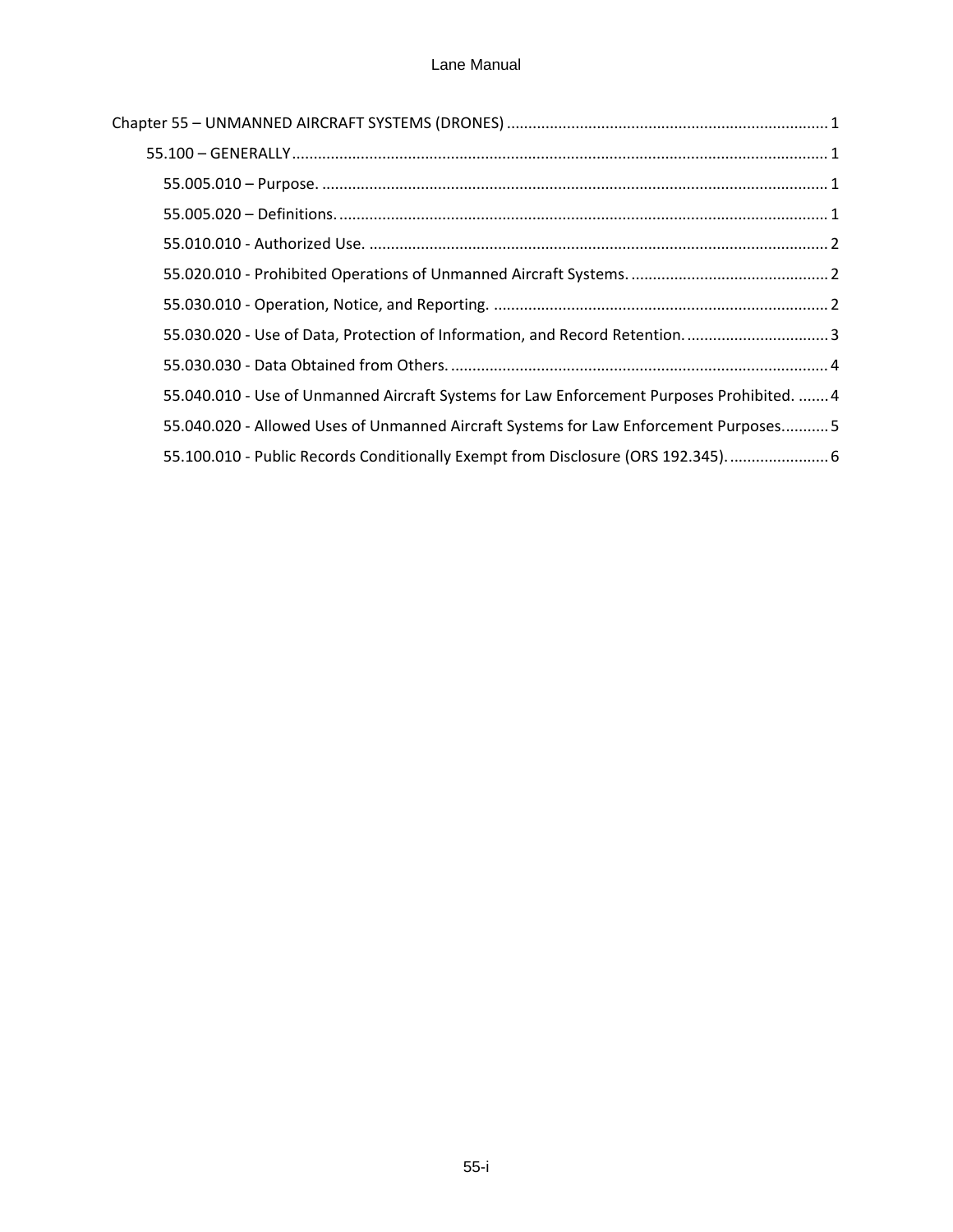# <span id="page-13-0"></span>**Chapter 55 – UNMANNED AIRCRAFT SYSTEMS (DRONES)**

## <span id="page-13-1"></span>**55.100 – GENERALLY**

## <span id="page-13-2"></span>**55.005.010 – Purpose.**

The purpose of this chapter is to establish policies for the County's use of Unmanned Aircraft Systems and for use and protection of the data received by the County from the use of Unmanned Aircraft Systems. Use of Unmanned Aircraft Systems is also regulated by both Federal and Oregon law.

## <span id="page-13-3"></span>**55.005.020 – Definitions.**

As used in this chapter, the following terms have the meaning given in this section:

- A. "Authorized Operator" means a pilot who possesses a valid Remote Pilot Airman Certificate.
- B. "Certificate of Waiver or Authorization" ("COA") means an authorization issued by the FAA to a public operator for a specific UAS activity.
- C. "Critical Infrastructure Facility" means any facility so defined in ORS 837.372.
- D. "Data" means recorded information gathered from operation of a UAS including, but not limited to, audio, photographic, and video recordings.
- E. "Drone" means an Unmanned Aircraft System (UAS).
- F. "Federal Aviation Administration" ("FAA") means the Federal agency responsible for regulation of civil aviation and aeronautics.
- G. "Law Enforcement Agency", as used in this chapter, means the Lane County Sheriff's Office.
- H. "Law Enforcement Purposes" means the use of a UAS by or for the purpose of acquiring information for the Sheriff's Office or District Attorney's Office.
- I. "Personally Identifiable Information" ("PII") means information that can be used to distinguish or trace an individual's identity or, when combined with other personal or identifying information, is linked to or may be linked to a specific individual.
- J. "Small UAS Rule" means the Federal regulations contained in 14 DFR Pt. 107 pertaining to the operation of a UAS.
- K. "State of Oregon Department of Aviation" ("ODAV") means the State agency responsible for the safe operation of aviation in Oregon.
- L. "Remote Pilot Airman Certificate" means the FAA-issued certificate that grants an individual authority to pilot a UAS.
- M. "Search and Rescue Activities", as defined in ORS 404.200(2), means:
	- 1. Searching for, rescuing or recovering any person who is missing, injured, or deceased; and
	- 2. Training to perform the activities described in 1. that is either conducted or approved by a public body.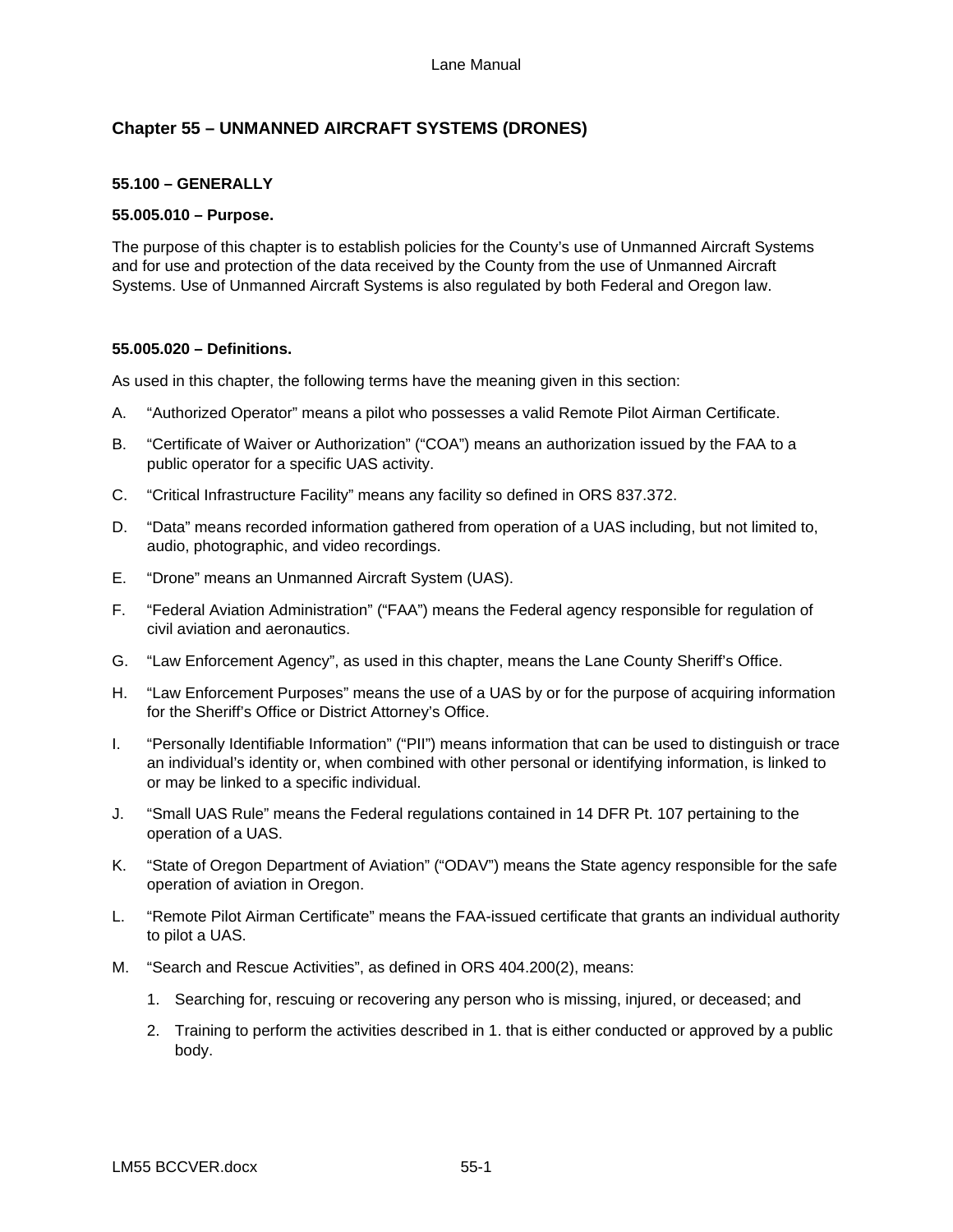N. "Unmanned Aircraft System" ("UAS"), as defined in ORS 378.300(4), means an unmanned flying machine, commonly known as a drone, and its associated elements, including communication links and the components that control the machine.

## <span id="page-14-0"></span>**55.010.010 - Authorized Use.**

- A. Only an Authorized Operator is permitted to operate a UAS for any County business or purpose.
- B. County employees as Authorized Operators:
	- 1. Except for Law Enforcement Purposes, authority for a County employee to operate a UAS on behalf of the County must be granted by the County Administrator.
	- 2. Authority for a County employee to operate a UAS for Law Enforcement Purposes must be granted by the Sheriff.
- C. UAS services provided by others:
	- 1. A County Department may contract for UAS services to be provided by an Authorized Operator, with the written approval of the Department Director.
	- 2. A County Department may enter into an intergovernmental agreement for UAS services performed by an Authorized Operator, either by or for another Oregon or Federal public agency.
	- 3. The contract or agreement for UAS services provided for or by a contractor or agency must require compliance with the policies contained in this chapter.

## <span id="page-14-1"></span>**55.020.010 - Prohibited Operations of Unmanned Aircraft Systems.**

- A. An Authorized Operator may not fly a UAS over the boundaries of privately owned premises in a manner so as to intentionally, knowingly, or recklessly harass or annoy the owner or occupant of premises, except for Law Enforcement Purposes permitted under LM 55.040.020.
- B. An Authorized Operator may not operate a UAS over a Critical Infrastructure Facility at an altitude higher than four hundred (400) feet above ground level, pursuant to ORS 837.372.
- C. An Authorized Operator may not operate a UAS that is capable of firing a bullet or other projectile, directing a laser, or otherwise being used as a weapon.

## <span id="page-14-2"></span>**55.030.010 - Operation, Notice, and Reporting.**

- A. Operation of a UAS by the County must abide by all requirements of the Small UAS Rule. When appropriate, the Authorized Operator of the UAS may seek a blanket public Certificate of Waiver or Authorization (COA) to allow for deviation from the Small UAS Rule as permitted by the FAA.
- B. Notice required for UAS operation over private-owned property:
	- 1. If an Authorized Operator intends to operate a UAS over privately-owned property, the County Department must provide written notice to the owner of the property at least twenty-four (24) hours in advance of the scheduled flight. The notice must include a summary of the intended use, a description of the type of data to be collected, and an explanation of the measures that will be taken to prevent the disclosure of PII, if any.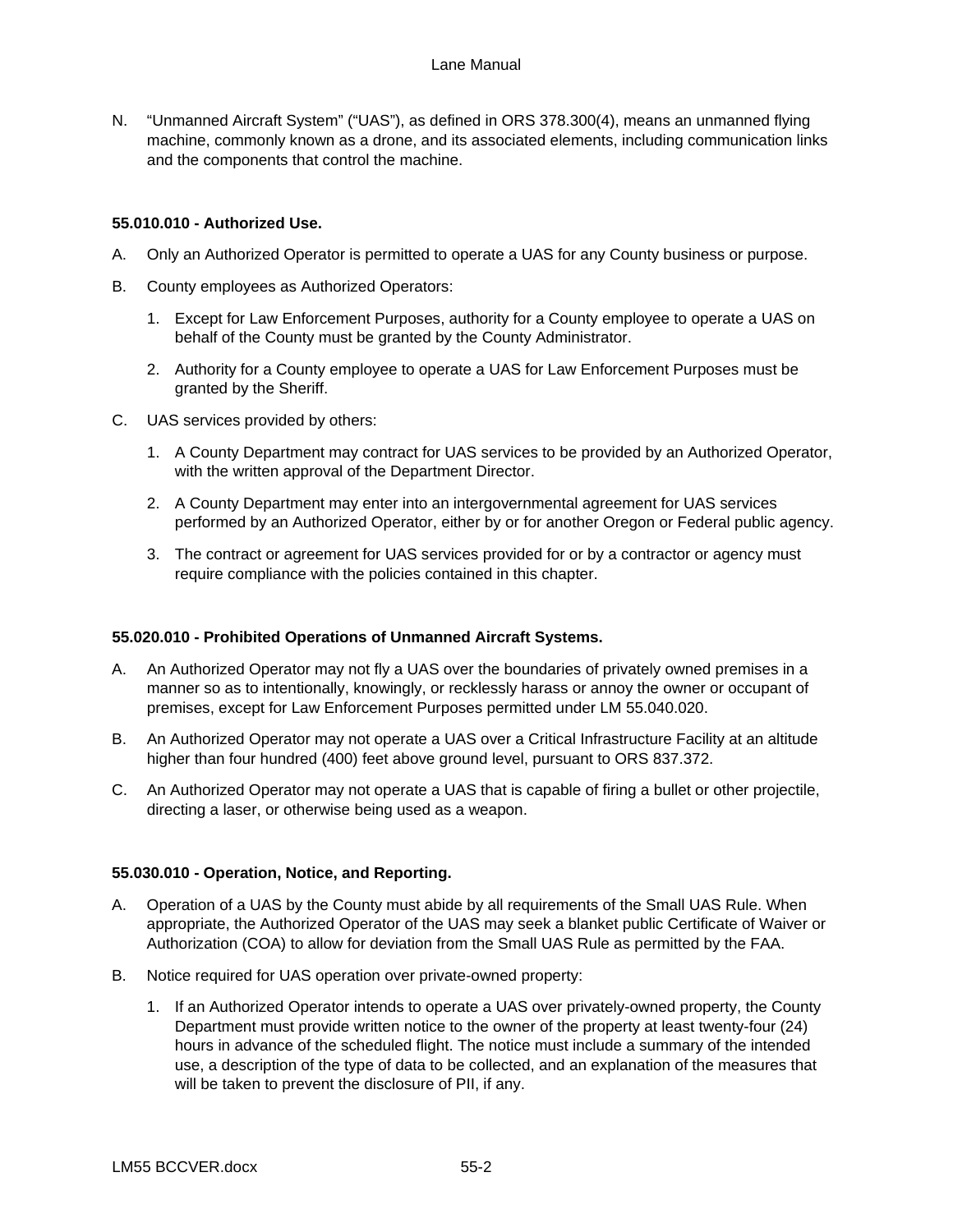- 2. Notwithstanding the notice requirement contained in this subsection, operation of a UAS over private property for Law Enforcement Purposes permitted under LM 55.040.020 does not require notice under this section.
- C. Reporting to County's Risk Manager. A County Department intending to operate a UAS must provide County's Risk Manager with a copy of the Authorized Operator's Remote Pilot Airman Certificate.
- D. Pursuant to ORS 837.360(7)(a) and OAR 738-080-0050, each Department utilizing a UAS must submit an annual report to ODAV. The report must be submitted not later than January 31 following the end of each calendar year. For each UAS, the report must:
	- 1. Summarize the use of each UAS by the County,
	- 2. Summarize the purposes for which the UAS was used,
	- 3. Indicate how the public may access the policies and procedures contained in this chapter,
	- 4. Be submitted to the ODAV by mail or by email to the ODAV general email address at [mail.aviation@odav.oregon.gov.](mailto:mail.aviation@odav.oregon.gov)

## <span id="page-15-0"></span>**55.030.020 - Use of Data, Protection of Information, and Record Retention.**

- A. Use, Storage, Access, and Sharing of Data.
	- 1. Data may be used in any manner consistent with local, state, and federal law. Any use of data for Law Enforcement Purposes must comply with the requirements of ORS 837.300 to ORS 837.345.
	- 2. Data must be stored consistent with the requirements of the County's Technology Services Department. Any data stored with a third party, including on a "cloud" computing platform, must be in accordance with County policy.
	- 3. Only those personnel with a business need for data are authorized to access Data. Such access must be in accordance with the requirements of the County's Technology Services Department.
	- 4. Data may be shared or disclosed (including by means of an intergovernmental agreement) in a manner consistent with state public records laws and in accordance with the requirements of this chapter. Any sharing of data for Law Enforcement Purposes must comply with the requirements of ORS 837.300 to ORS 837.345.
- B. Protection of Personally Identifiable Information.
	- 1. The County Department utilizing a UAS must take adequate measures to prevent the disclosure of PII. These measures may include, but are not limited to:
		- a. Blurring the faces of individuals who are recognizable in images or video recorded by the UAS.
		- b. Capturing images and video of individuals only in large groups at a distance and resolution where individual recognition is not easily accomplished.
		- c. Obtaining signed consent from the individual that permits the public release of the photo and/or video.
	- 2. All UAS-captured images or video that do not adequately protect PII, and for which no signed consent was obtained, must be maintained securely and confidentially by the Department for the duration of the record's required retention period.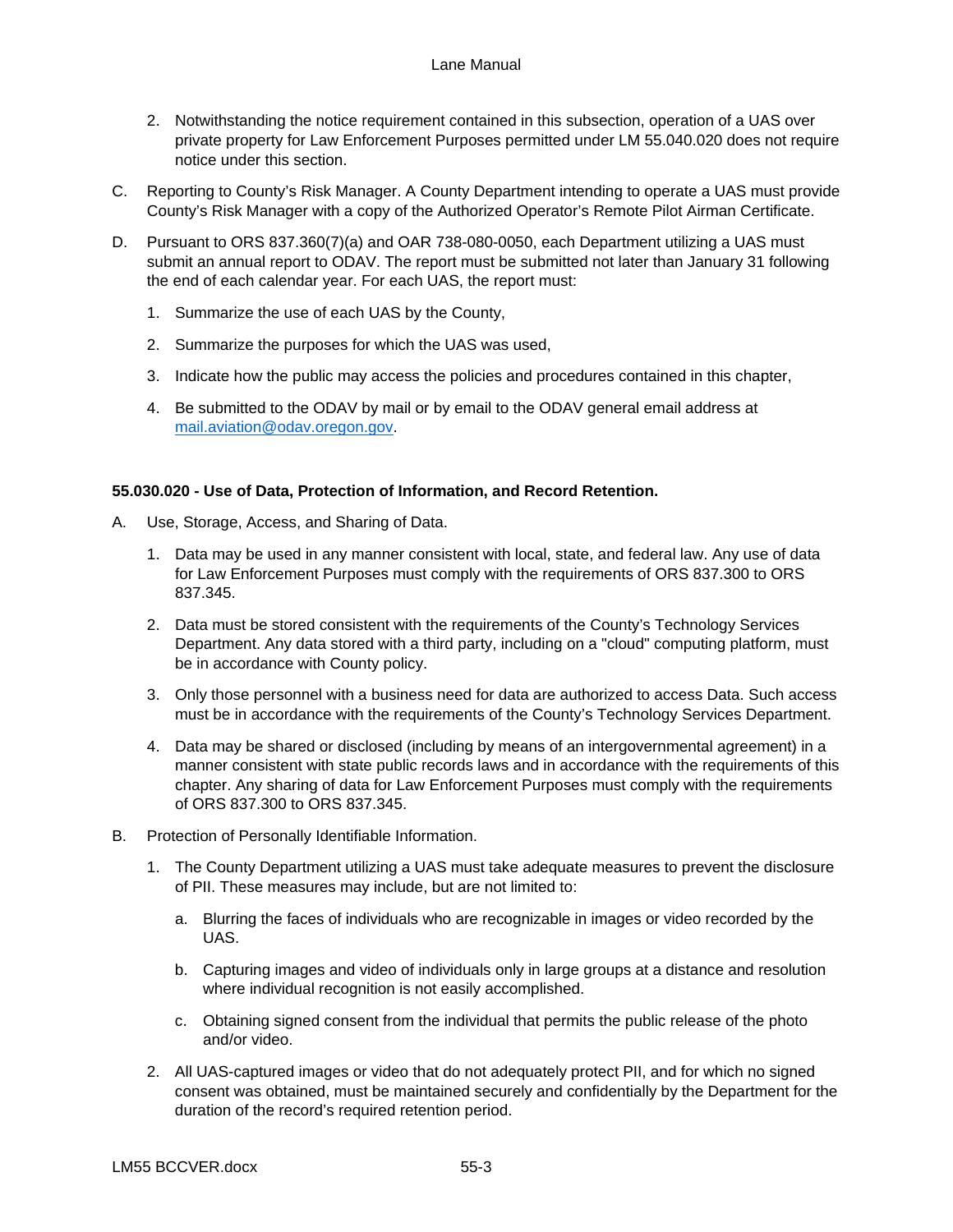## C. Record retention.

- 1. The County Department utilizing a UAS is responsible for maintaining all public records created by or in association with the UAS.
- 2. Data collected through the use of a UAS must be retained in accordance with the requirements of ORS 192.501. At minimum, the following retention schedules are applicable to public records created by or in association with a UAS:
	- a. OAR 166-150-0105(7): equipment calibration records; minimum retention: the life of the UAS.
	- b. OAR 166-150-0105(8): equipment maintenance records; minimum retention: one (1) year after disposition of UAS.
	- c. OAR 166-150-0105(10): property disposition records; minimum retention: three (3) years after disposition of UAS.
	- d. OAR 166-150-0105(13): technical manuals, specifications, and warranties; minimum retention: for manuals, until disposition of UAS; for warranties, until expiration.
- 3. The following retention schedules are applicable to public records created by or in association with a UAS operated in emergency circumstances or for Law Enforcement Purposes:
	- a. OAR 166-150-0100(5): emergency and disaster incident records; minimum retention: for declared emergencies, permanent; for non-declared emergencies, five (5) years after emergency.
	- b. OAR 166-150-0135(37): law enforcement incident case files; minimum retention: for cases involving crimes with no statute of limitations, seventy-five (75) years after case closed; for all other cases, until statute of limitations expires.
- 4. The annual report required by LM 55.050.010 must be retained in accordance with OAR 166- 150-0005(34): reports and studies; minimum retention: five (5) years.

## <span id="page-16-0"></span>**55.030.030 - Data Obtained from Others.**

Data obtained by a Department from contractors or other agencies must be used, protected, and retained in accordance with the requirements of LM 55.030.020.

## <span id="page-16-1"></span>**55.040.010 - Use of Unmanned Aircraft Systems for Law Enforcement Purposes Prohibited.**

- A. Except in the manner expressly permitted under ORS 837.320, ORS 837.330, ORS 837.340, or ORS 837.345, a UAS may not be operated or used to acquire information for Law Enforcement Purposes, as provided in ORS 837.310.
- B. Any image or information acquired from operation of a UAS that is not permitted under the exceptions contained in ORS 837.320, ORS 837.330, ORS 837.340, or ORS 837.345, and any evidence derived from such image or information:
	- 1. Is not admissible in, and may not be disclosed in, a judicial proceeding, arbitration proceeding, or other adjudicatory proceeding, and
	- 2. May not be used to establish reasonable suspicion or probable cause to believe that an offense has been committed.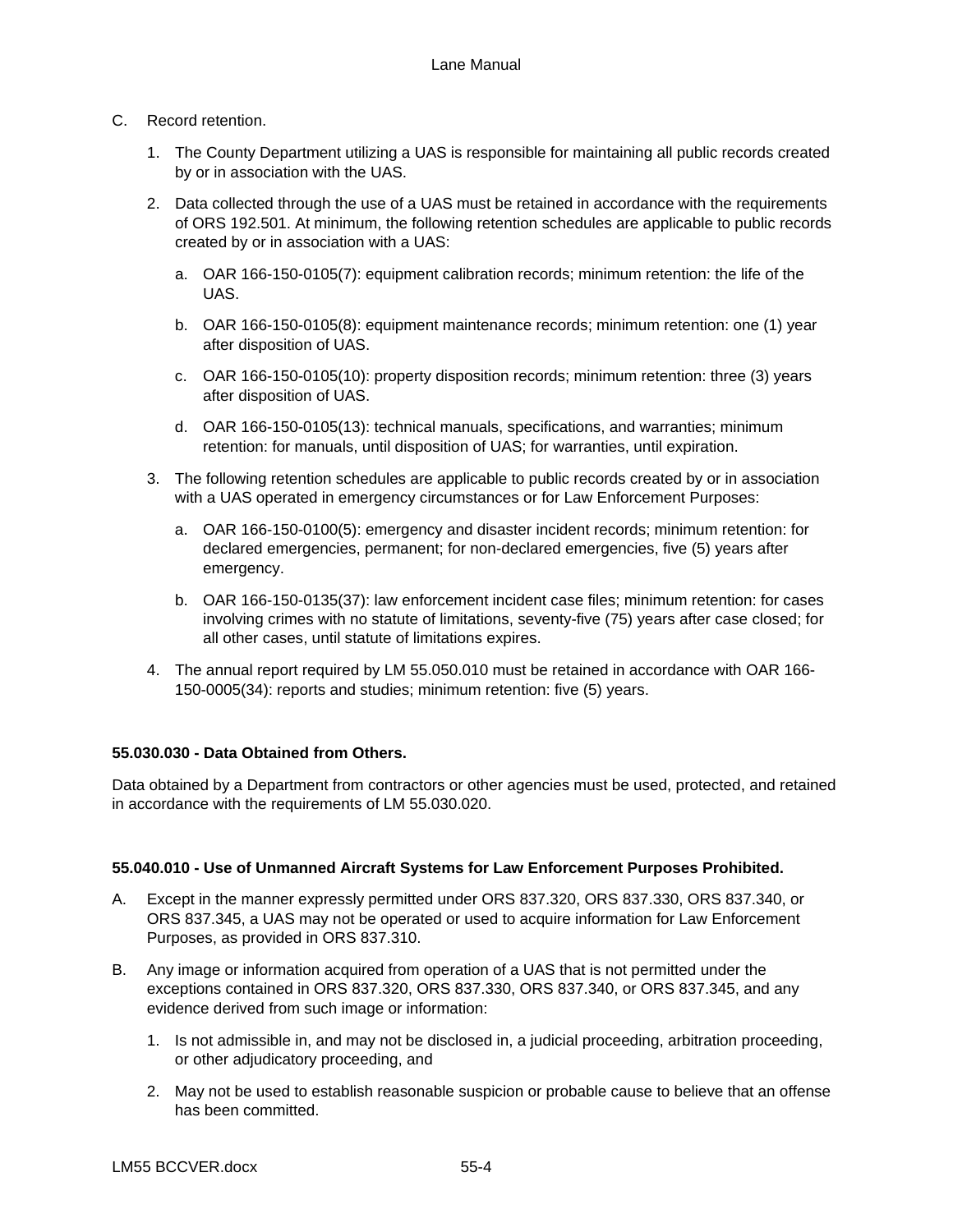## <span id="page-17-0"></span>**55.040.020 - Allowed Uses of Unmanned Aircraft Systems for Law Enforcement Purposes.**

- A. UAS operation under Authority of a Warrant. In accordance with ORS 837.320:
	- 1. The Sheriff may not operate or acquire information through use of a UAS, or disclose such information unless:
		- a. A warrant is issued authorizing use of an unmanned aircraft system; or
		- b. The Sheriff has probable cause to believe that a person has committed a crime, is committing a crime or is about to commit a crime, and exigent circumstances exist that make it unreasonable for the law enforcement agency to obtain a warrant authorizing use of an unmanned aircraft system.
	- 2. A warrant authorizing the use of an unmanned aircraft system by the Sheriff must specify the period for which operation of the unmanned aircraft system is authorized. In no event may a warrant provide for the operation of an unmanned aircraft system for a period of more than thirty (30) days. Upon motion and good cause shown, a court may renew a warrant after the expiration of the thirty (30) day period.
- B. UAS Operation with Written Permission of the Individual. In accordance with ORS 837.330, the Sheriff may operate a UAS for Law Enforcement Purposes for the purpose of acquiring information about an individual, or about the individual's property, if the individual has given written consent to the use of an unmanned aircraft system for those purposes.
- C. UAS Operation for Search and Rescue Activities. In accordance with ORS 837.335(1), the Sheriff may operate and acquire information through use of a UAS, and disclose such information, for Search and Rescue Activities.
- D. UAS Operation for Imminent Threat to Life or Safety. In accordance with ORS 837.335(2), the Sheriff may operate and acquire information through use of a UAS, and disclose such information, when:
	- 1. The County reasonably believes that there is an imminent threat to the life or safety of the individual, and documents the factual basis for that belief; and
	- 2. Not more than forty-eight (48) hours after the emergency operation begins, an official of the law enforcement agency files a sworn statement with the circuit court that describes the nature of the emergency and the need for use of an unmanned aircraft system.
- E. UAS Operation during Declared State of Emergency. In accordance with ORS 837.335(3), the Sheriff may operate and acquire information through use of a UAS, and disclose such information, during a state of emergency that is declared by the Governor under ORS chapter 401 if:
	- 1. The unmanned aircraft system is used only for the purposes of preserving public safety, protecting property or conducting surveillance for the assessment and evaluation of environmental or weather related damage, erosion or contamination; and
	- 2. The unmanned aircraft system is operated only in the geographical area specified in a proclamation pursuant to ORS 401.165(5).
- F. UAS Operation for Investigation of Crimes and Accidents. In accordance with ORS 837.340, the Sheriff may operate and acquire information through use of a UAS, and disclose such information, for the purpose of reconstruction of a specific crime or accident scene, or similar physical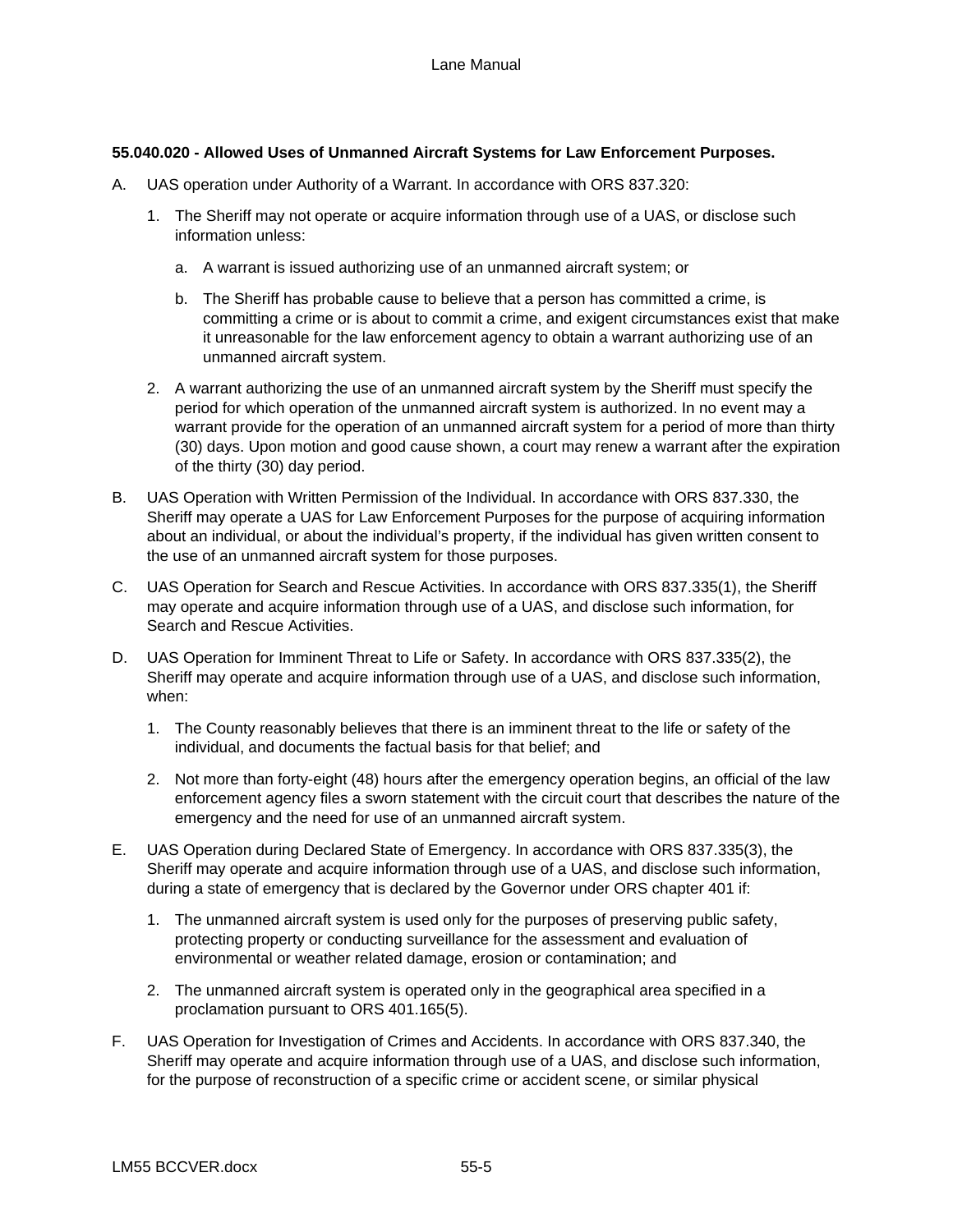assessment, related to a specific investigation. The period that the UAS may be operated under this subsection may not exceed five days for the specific reconstruction or assessment.

- G. UAS Operation for Training. In accordance with ORS 837.340, the Sheriff may operate a UAS for the purpose of training in the use of UASs, and the acquisition of information through the operation of a UAS. Any image or information acquired from training under this subsection, and any evidence derived from such image or information:
	- 1. Is not admissible in, and may not be disclosed in, a judicial proceeding, arbitration proceeding, or other adjudicatory proceeding, and
	- 2. May not be used to establish reasonable suspicion or probable cause to believe that an offense has been committed.
- H. The use of a UAS for Law Enforcement Purposes is subject to the Sheriff's General Orders.

## <span id="page-18-0"></span>**55.100.010 - Public Records Conditionally Exempt from Disclosure (ORS 192.345).**

As required by ORS 837.362(2)(b), the text of ORS 192.345 relating to public records is reproduced here in its entirety.

 **192.345 Public records conditionally exempt from disclosure.** The following public records are exempt from disclosure under ORS 192.311 to 192.478 unless the public interest requires disclosure in the particular instance:

 (1) Records of a public body pertaining to litigation to which the public body is a party if the complaint has been filed, or if the complaint has not been filed, if the public body shows that such litigation is reasonably likely to occur. This exemption does not apply to litigation which has been concluded, and nothing in this subsection shall limit any right or opportunity granted by discovery or deposition statutes to a party to litigation or potential litigation.

 (2) Trade secrets. "Trade secrets," as used in this section, may include, but are not limited to, any formula, plan, pattern, process, tool, mechanism, compound, procedure, production data, or compilation of information which is not patented, which is known only to certain individuals within an organization and which is used in a business it conducts, having actual or potential commercial value, and which gives its user an opportunity to obtain a business advantage over competitors who do not know or use it.

 (3) Investigatory information compiled for criminal law purposes. The record of an arrest or the report of a crime shall be disclosed unless and only for so long as there is a clear need to delay disclosure in the course of a specific investigation, including the need to protect the complaining party or the victim. Nothing in this subsection shall limit any right constitutionally guaranteed, or granted by statute, to disclosure or discovery in criminal cases. For purposes of this subsection, the record of an arrest or the report of a crime includes, but is not limited to:

- (a) The arrested person's name, age, residence, employment, marital status and similar biographical information;
- (b) The offense with which the arrested person is charged;
- (c) The conditions of release pursuant to ORS 135.230 to 135.290;
- (d) The identity of and biographical information concerning both complaining party and victim;
- (e) The identity of the investigating and arresting agency and the length of the investigation;
- (f) The circumstances of arrest, including time, place, resistance, pursuit and weapons used; and
- (g) Such information as may be necessary to enlist public assistance in apprehending fugitives from justice.

 (4) Test questions, scoring keys, and other data used to administer a licensing examination, employment, academic or other examination or testing procedure before the examination is given and if the examination is to be used again. Records establishing procedures for and instructing persons administering, grading or evaluating an examination or testing procedure are included in this exemption, to the extent that disclosure would create a risk that the result might be affected.

 (5) Information consisting of production records, sale or purchase records or catch records, or similar business records of a private concern or enterprise, required by law to be submitted to or inspected by a governmental body to allow it to determine fees or assessments payable or to establish production quotas, and the amounts of such fees or assessments payable or paid, to the extent that such information is in a form that would permit identification of the individual concern or enterprise. This exemption does not include records submitted by long term care facilities as defined in ORS 442.015 to the state for purposes of reimbursement of expenses or determining fees for patient care.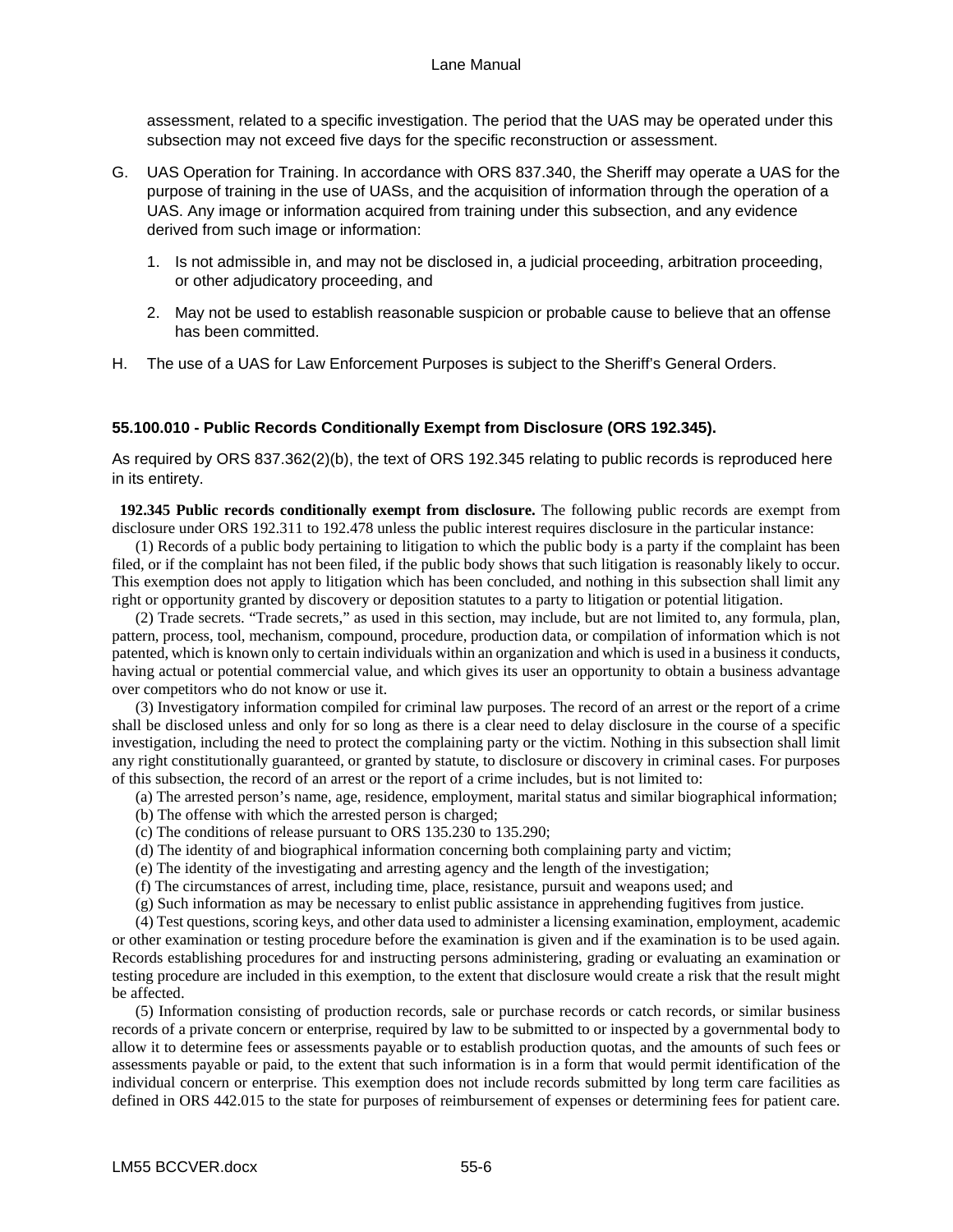Nothing in this subsection shall limit the use that can be made of such information for regulatory purposes or its admissibility in any enforcement proceeding.

(6) Information relating to the appraisal of real estate prior to its acquisition.

 (7) The names and signatures of employees who sign authorization cards or petitions for the purpose of requesting representation or decertification elections.

 (8) Investigatory information relating to any complaint filed under ORS 659A.820 or 659A.825, until such time as the complaint is resolved under ORS 659A.835, or a final order is issued under ORS 659A.850.

(9) Investigatory information relating to any complaint or charge filed under ORS 243.676 and 663.180.

 (10) Records, reports and other information received or compiled by the Director of the Department of Consumer and Business Services under ORS 697.732.

 (11) Information concerning the location of archaeological sites or objects as those terms are defined in ORS 358.905, except if the governing body of an Indian tribe requests the information and the need for the information is related to that Indian tribe's cultural or religious activities. This exemption does not include information relating to a site that is all or part of an existing, commonly known and publicized tourist facility or attraction.

(12) A personnel discipline action, or materials or documents supporting that action.

(13) Fish and wildlife information:

 (a) Developed pursuant to ORS 496.004, 496.172 and 498.026 or ORS 496.192 and 564.100, regarding the habitat, location or population of any threatened species or endangered species; or

(b) Described in section 2, chapter 532, Oregon Laws 2019.

 (14) Writings prepared by or under the direction of faculty of public educational institutions, in connection with research, until publicly released, copyrighted or patented.

 (15) Computer programs developed or purchased by or for any public body for its own use. As used in this subsection, "computer program" means a series of instructions or statements which permit the functioning of a computer system in a manner designed to provide storage, retrieval and manipulation of data from such computer system, and any associated documentation and source material that explain how to operate the computer program. "Computer program" does not include:

(a) The original data, including but not limited to numbers, text, voice, graphics and images;

(b) Analyses, compilations and other manipulated forms of the original data produced by use of the program; or

 (c) The mathematical and statistical formulas which would be used if the manipulated forms of the original data were to be produced manually.

(16) Data and information provided by participants to mediation under ORS 36.256.

 (17) Investigatory information relating to any complaint or charge filed under ORS chapter 654, until a final administrative determination is made or, if a citation is issued, until an employer receives notice of any citation.

 (18) Specific operational plans in connection with an anticipated threat to individual or public safety for deployment and use of personnel and equipment, prepared or used by a public body, if public disclosure of the plans would endanger an individual's life or physical safety or jeopardize a law enforcement activity.

 (19)(a) Audits or audit reports required of a telecommunications carrier. As used in this paragraph, "audit or audit report" means any external or internal audit or audit report pertaining to a telecommunications carrier, as defined in ORS 133.721, or pertaining to a corporation having an affiliated interest, as defined in ORS 759.390, with a telecommunications carrier that is intended to make the operations of the entity more efficient, accurate or compliant with applicable rules, procedures or standards, that may include self-criticism and that has been filed by the telecommunications carrier or affiliate under compulsion of state law. "Audit or audit report" does not mean an audit of a cost study that would be discoverable in a contested case proceeding and that is not subject to a protective order; and

 (b) Financial statements. As used in this paragraph, "financial statement" means a financial statement of a nonregulated corporation having an affiliated interest, as defined in ORS 759.390, with a telecommunications carrier, as defined in ORS 133.721.

(20) The residence address of an elector if authorized under ORS 247.965 and subject to ORS 247.967.

 (21) The following records, communications and information submitted to a housing authority as defined in ORS 456.005, or to an urban renewal agency as defined in ORS 457.010, by applicants for and recipients of loans, grants and tax credits:

(a) Personal and corporate financial statements and information, including tax returns;

(b) Credit reports;

 (c) Project appraisals, excluding appraisals obtained in the course of transactions involving an interest in real estate that is acquired, leased, rented, exchanged, transferred or otherwise disposed of as part of the project, but only after the transactions have closed and are concluded;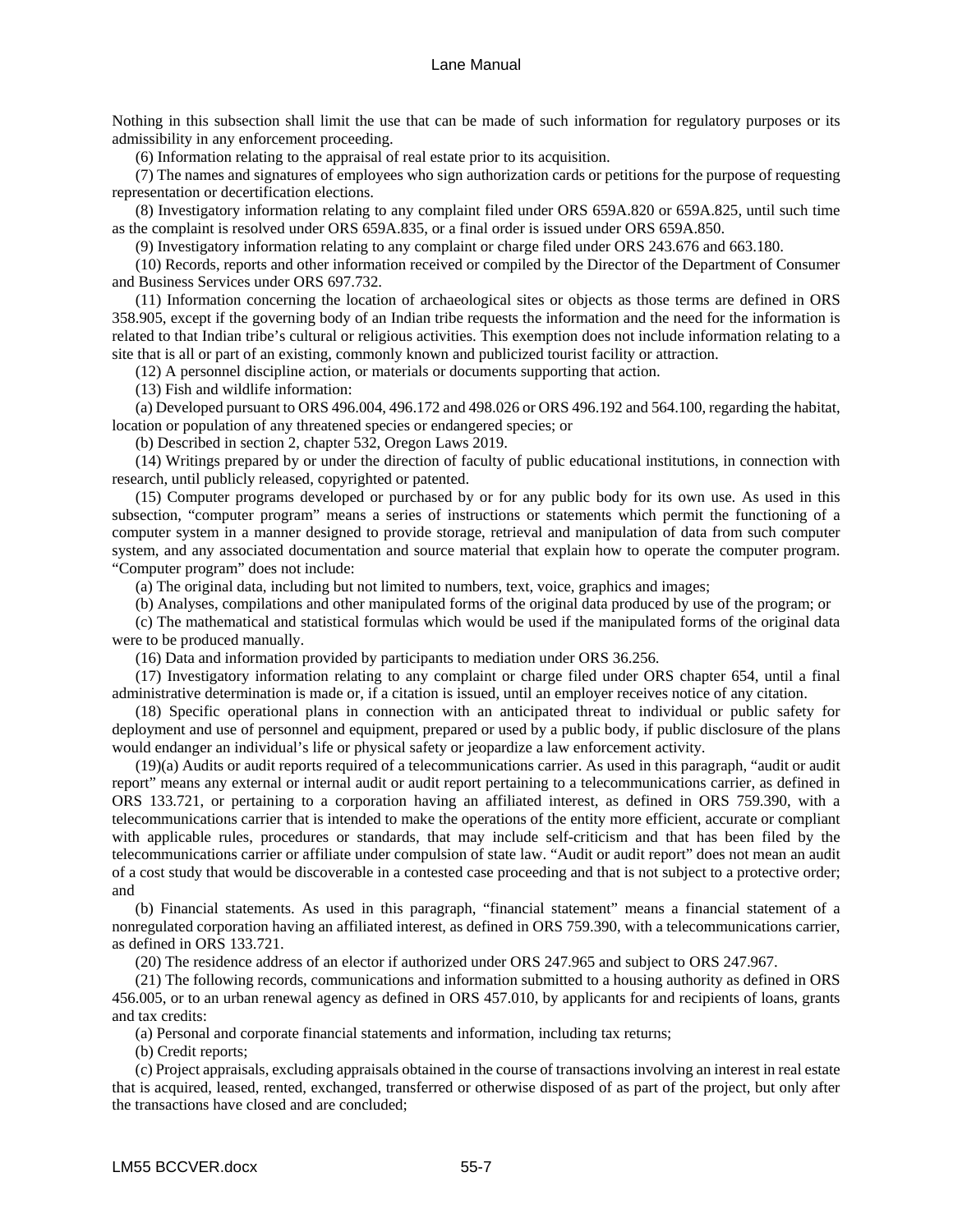(d) Market studies and analyses;

(e) Articles of incorporation, partnership agreements and operating agreements;

(f) Commitment letters;

(g) Project pro forma statements;

(h) Project cost certifications and cost data;

(i) Audits;

(j) Project tenant correspondence requested to be confidential;

(k) Tenant files relating to certification; and

(L) Housing assistance payment requests.

(22) Records or information that, if disclosed, would allow a person to:

(a) Gain unauthorized access to buildings or other property;

 (b) Identify those areas of structural or operational vulnerability that would permit unlawful disruption to, or interference with, services; or

 (c) Disrupt, interfere with or gain unauthorized access to public funds or to information processing, communication or telecommunication systems, including the information contained in the systems, that are used or operated by a public body.

 (23) Records or information that would reveal or otherwise identify security measures, or weaknesses or potential weaknesses in security measures, taken or recommended to be taken to protect:

(a) An individual;

(b) Buildings or other property;

 (c) Information processing, communication or telecommunication systems, including the information contained in the systems; or

 (d) Those operations of the Oregon State Lottery the security of which are subject to study and evaluation under ORS 461.180 (6).

 (24) Personal information held by or under the direction of officials of the Oregon Health and Science University or a public university listed in ORS 352.002 about a person who has or who is interested in donating money or property to the Oregon Health and Science University or a public university, if the information is related to the family of the person, personal assets of the person or is incidental information not related to the donation.

 (25) The home address, professional address and telephone number of a person who has or who is interested in donating money or property to a public university listed in ORS 352.002.

 (26) Records of the name and address of a person who files a report with or pays an assessment to a commodity commission established under ORS 576.051 to 576.455, the Oregon Beef Council created under ORS 577.210 or the Oregon Wheat Commission created under ORS 578.030.

 (27) Information provided to, obtained by or used by a public body to authorize, originate, receive or authenticate a transfer of funds, including but not limited to a credit card number, payment card expiration date, password, financial institution account number and financial institution routing number.

(28) Social Security numbers as provided in ORS 107.840.

 (29) The electronic mail address of a student who attends a public university listed in ORS 352.002 or Oregon Health and Science University.

 (30) The name, home address, professional address or location of a person that is engaged in, or that provides goods or services for, medical research at Oregon Health and Science University that is conducted using animals other than rodents. This subsection does not apply to Oregon Health and Science University press releases, websites or other publications circulated to the general public.

 (31) If requested by a public safety officer, as defined in ORS 181A.355, or a county juvenile department employee who is charged with and primarily performs duties related to the custody, control or supervision of youth offenders confined in a detention facility, as defined in ORS 419A.004:

 (a) The home address and home telephone number of the public safety officer or county juvenile department employee contained in the voter registration records for the officer or employee.

 (b) The home address and home telephone number of the public safety officer or county juvenile department employee contained in records of the Department of Public Safety Standards and Training.

 (c) The name of the public safety officer or county juvenile department employee contained in county real property assessment or taxation records. This exemption:

 (A) Applies only to the name of the officer or employee and any other owner of the property in connection with a specific property identified by the officer or employee in a request for exemption from disclosure;

 (B) Applies only to records that may be made immediately available to the public upon request in person, by telephone or using the Internet;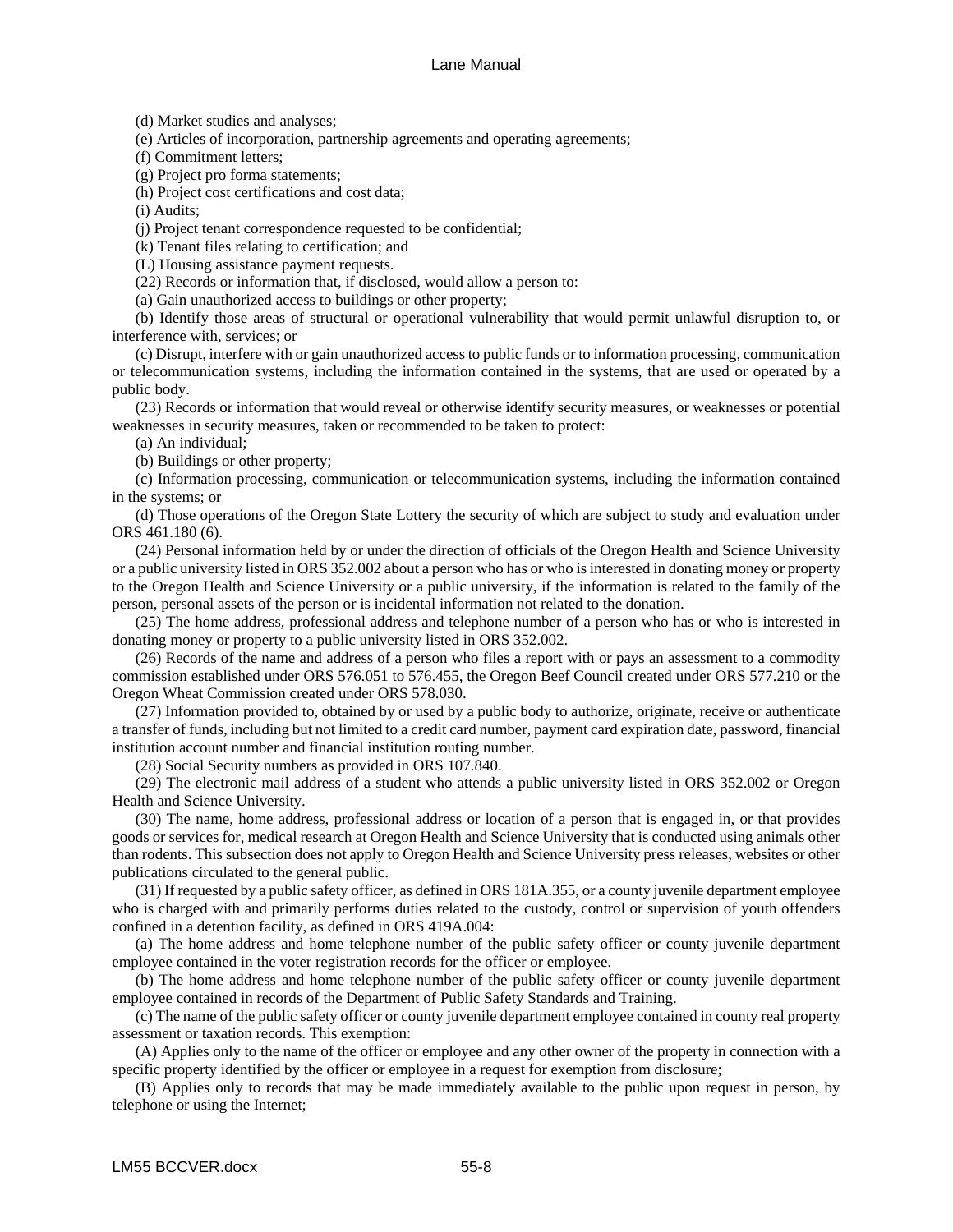(C) Applies until the officer or employee requests termination of the exemption;

 (D) Does not apply to disclosure of records among public bodies as defined in ORS 174.109 for governmental purposes; and

 (E) May not result in liability for the county if the name of the officer or employee is disclosed after a request for exemption from disclosure is made under this subsection.

 (32) Unless the public records request is made by a financial institution, as defined in ORS 706.008, consumer finance company licensed under ORS chapter 725, mortgage banker or mortgage broker licensed under ORS 86A.095 to 86A.198, or title company for business purposes, records described in paragraph (a) of this subsection, if the exemption from disclosure of the records is sought by an individual described in paragraph (b) of this subsection using the procedure described in paragraph (c) of this subsection:

 (a) The home address, home or cellular telephone number or personal electronic mail address contained in the records of any public body that has received the request that is set forth in:

 (A) A warranty deed, deed of trust, mortgage, lien, deed of reconveyance, release, satisfaction, substitution of trustee, easement, dog license, marriage license or military discharge record that is in the possession of the county clerk; or

(B) Any public record of a public body other than the county clerk.

 (b) The individual claiming the exemption from disclosure must be a district attorney, a deputy district attorney, the Attorney General or an assistant attorney general, the United States Attorney for the District of Oregon or an assistant United States attorney for the District of Oregon, a city attorney who engages in the prosecution of criminal matters or a deputy city attorney who engages in the prosecution of criminal matters.

 (c) The individual claiming the exemption from disclosure must do so by filing the claim in writing with the public body for which the exemption from disclosure is being claimed on a form prescribed by the public body. Unless the claim is filed with the county clerk, the claim form shall list the public records in the possession of the public body to which the exemption applies. The exemption applies until the individual claiming the exemption requests termination of the exemption or ceases to qualify for the exemption.

(33) The following voluntary conservation agreements and reports:

(a) Land management plans required for voluntary stewardship agreements entered into under ORS 541.973; and

 (b) Written agreements relating to the conservation of greater sage grouse entered into voluntarily by owners or occupiers of land with a soil and water conservation district under ORS 568.550.

 (34) Sensitive business records or financial or commercial information of the State Accident Insurance Fund Corporation that is not customarily provided to business competitors. This exemption does not:

 (a) Apply to the formulas for determining dividends to be paid to employers insured by the State Accident Insurance Fund Corporation;

 (b) Apply to contracts for advertising, public relations or lobbying services or to documents related to the formation of such contracts;

 (c) Apply to group insurance contracts or to documents relating to the formation of such contracts, except that employer account records shall remain exempt from disclosure as provided in ORS 192.355 (35); or

 (d) Provide the basis for opposing the discovery of documents in litigation pursuant to the applicable rules of civil procedure.

 (35) Records of the Department of Public Safety Standards and Training relating to investigations conducted under ORS 181A.640 or 181A.870 (6), until the department issues the report described in ORS 181A.640 or 181A.870.

 (36) A medical examiner's report, autopsy report or laboratory test report ordered by a medical examiner under ORS 146.117.

 (37) Any document or other information related to an audit of a public body, as defined in ORS 174.109, that is in the custody of an auditor or audit organization operating under nationally recognized government auditing standards, until the auditor or audit organization issues a final audit report in accordance with those standards or the audit is abandoned. This exemption does not prohibit disclosure of a draft audit report that is provided to the audited entity for the entity's response to the audit findings.

 (38)(a) Personally identifiable information collected as part of an electronic fare collection system of a mass transit system.

 (b) The exemption from disclosure in paragraph (a) of this subsection does not apply to public records that have attributes of anonymity that are sufficient, or that are aggregated into groupings that are broad enough, to ensure that persons cannot be identified by disclosure of the public records.

(c) As used in this subsection:

 (A) "Electronic fare collection system" means the software and hardware used for, associated with or relating to the collection of transit fares for a mass transit system, including but not limited to computers, radio communication